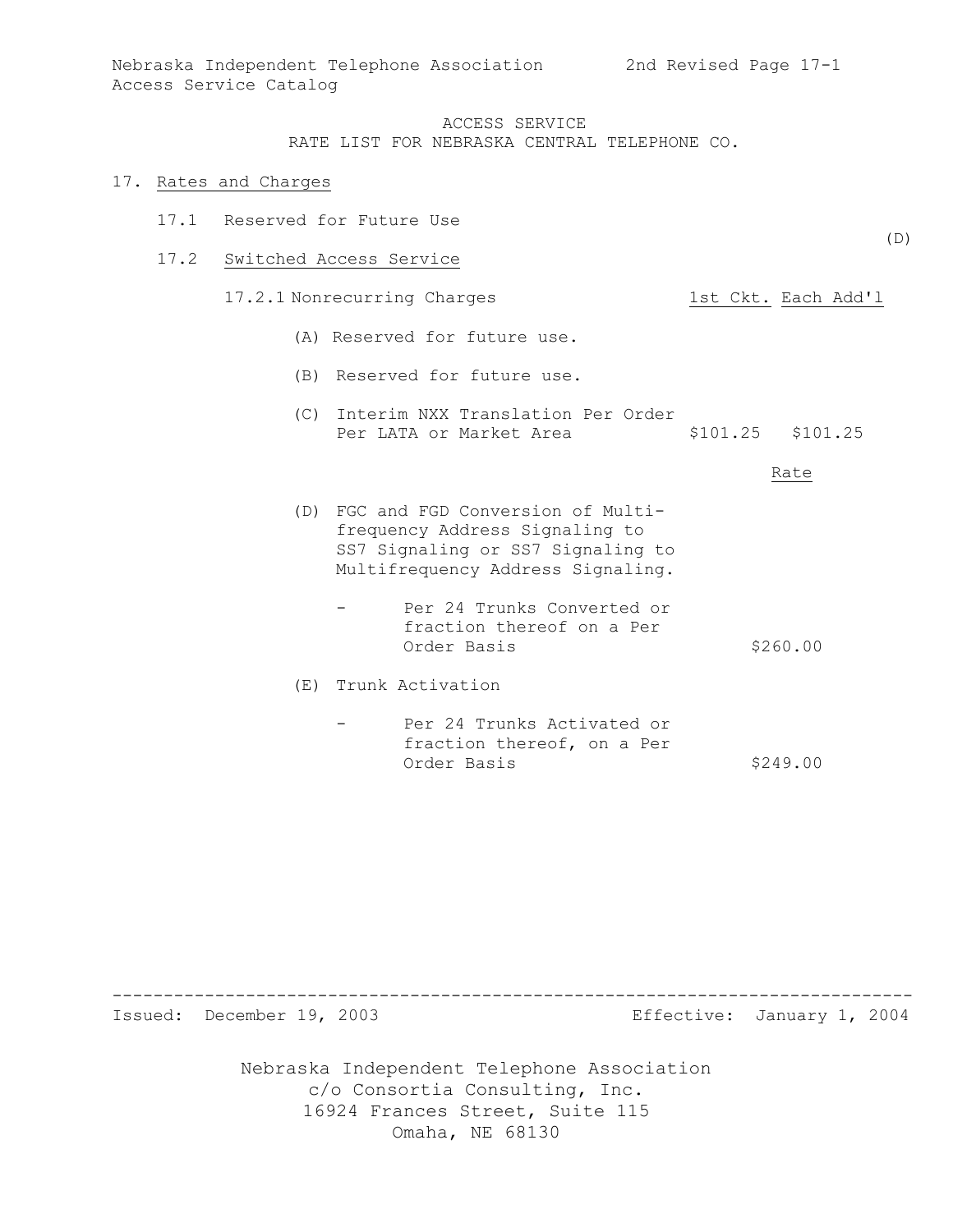# 17. Rates and Charges

|                                          | 17.2.2 Local Transport |                                                                                                                 | Rate                            |     |
|------------------------------------------|------------------------|-----------------------------------------------------------------------------------------------------------------|---------------------------------|-----|
|                                          |                        | Direct Trunked Transport<br>Direct Trunked Facility<br>Per Mile                                                 |                                 |     |
|                                          |                        | - Voice Grade<br>- High Capacity DS1<br>- High Capacity DS3                                                     | (See NOTE)<br>(See NOTE)<br>N/A |     |
|                                          |                        | Direct Trunked Termination<br>Per Termination<br>- Voice Grade<br>- High Capacity DS1<br>- High Capacity DS3    | (See NOTE)<br>(See NOTE)<br>N/A |     |
|                                          |                        | Multiplexing<br>Per Arrangement<br>DS3 to DS1<br>DS1 to Voice                                                   | N/A<br>(See NOTE)               |     |
|                                          |                        | Tandem Switched Transport<br>(Applies to Non-Toll Free)                                                         |                                 | (C) |
|                                          |                        | Tandem Switched Facility<br>Per Access Min. Per Mile<br>Originating<br>Terminating                              | \$0.000600<br>(See NOTE)        |     |
|                                          |                        | Tandem Switched Termination<br>Per Access Minute Per Term.<br>Originating<br>Terminating                        | \$0.002888<br>(See NOTE)        |     |
|                                          |                        | Tandem Switching<br>Per Access Minute<br>Per Tandem                                                             | N/A                             |     |
| NOTE: Rate mirrors NECA Tariff FCC No. 5 | Applies to FGD only    | Network Blocking Per Blocked Call                                                                               | \$0.0155                        |     |
| Issued: June 18, 2021                    |                        |                                                                                                                 | Effective: July 1, 2021         |     |
|                                          |                        | Nebraska Independent Telephone Association<br>c/o Consortia Consulting, Inc.<br>16924 Frances Street, Suite 115 |                                 |     |

Omaha, NE 68130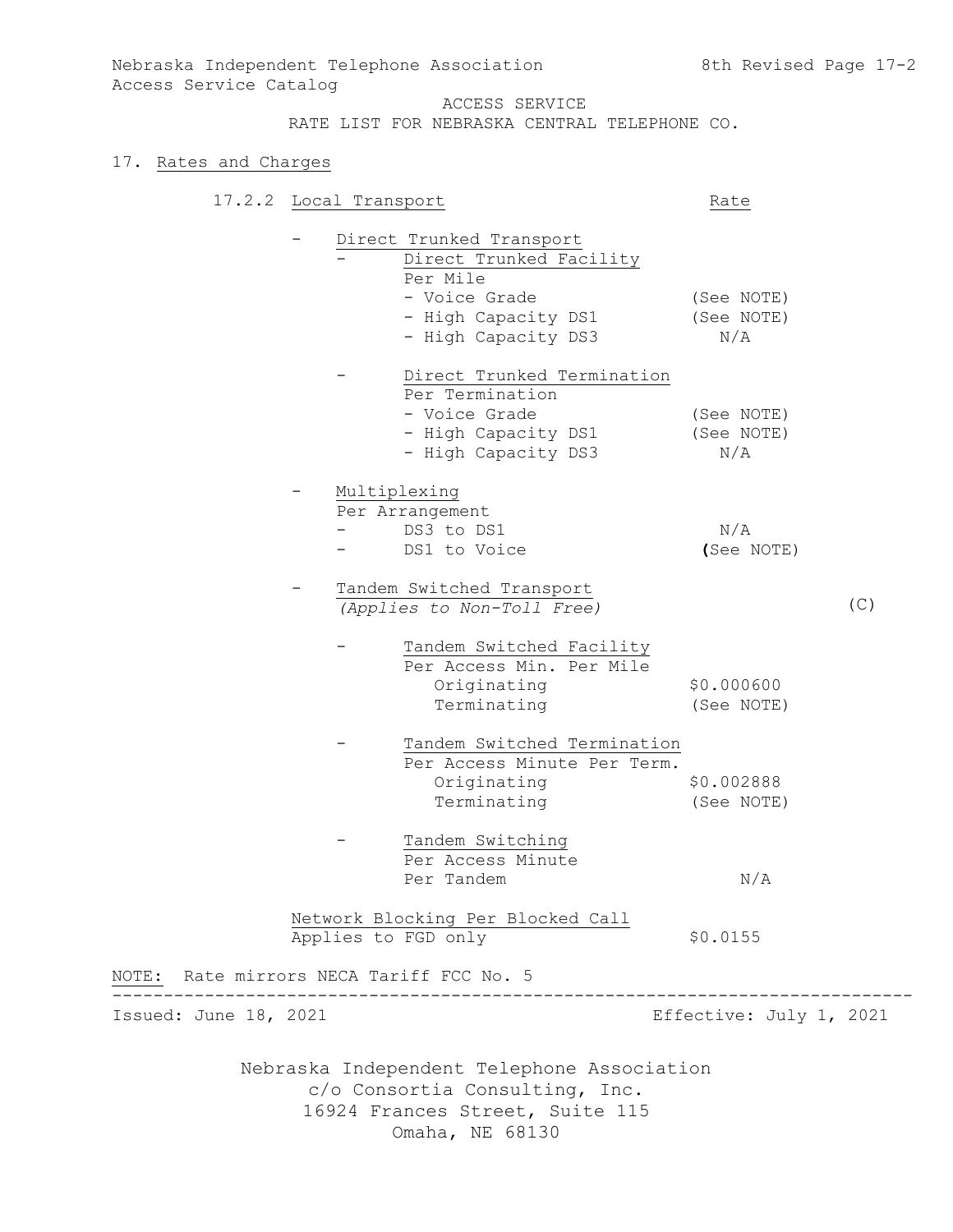ACCESS SERVICE RATE LIST FOR NEBRASKA CENTRAL TELEPHONE CO.

# 17. Rates and Charges (Cont'd.)

17.2 Switched Access Service (Cont'd.)

17.2.2 Local Transport (Cont'd.)

(A) Common Channel Signaling Network Connection\*

| (1) | Signaling Network Access Link                    | Rate       |
|-----|--------------------------------------------------|------------|
|     | - Signaling Mileage<br>Facility Per Mile         | (See NOTE) |
|     | Signaling Mileage Termination<br>per Termination | (See NOTE) |
| (2) | STP Port                                         | $NRC**$    |
|     | - per Port                                       | (See NOTE) |
|     | (B) 800 Data Base Access Service Queries         |            |

- Per Query - Basic (See NOTE) (R)
	- Vertical Feature  $(See NOTE) (R)$

 $(C)$ 

\*Available where technically feasible, as designated in NECA Tariff F.C.C. No. 4, Wire Center Information. \*\*NRC is an abbreviation for nonrecurring charge.

NOTE:Rate mirrors NECA Tariff FCC No. 5 ------------------------------------------------------------------------------ Issued: June 18, 2021 Effective: July 1, 2021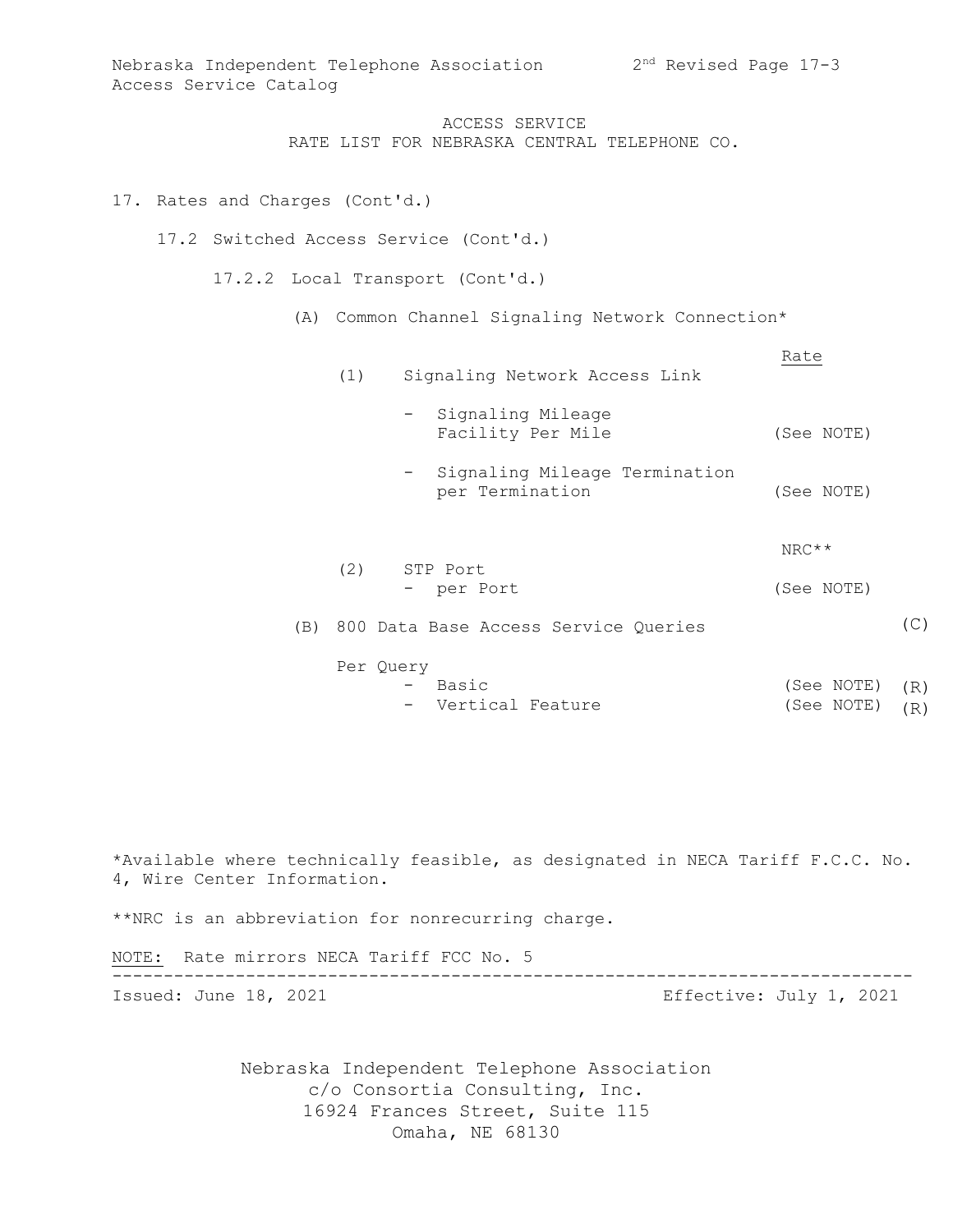Nebraska Independent Telephone Association c/o Consortia Consulting, Inc. 16924 Frances Street, Suite 115 Nebraska Independent Telephone Association 4th Revised Page 17-4 Access Service Catalog ACCESS SERVICE RATE LIST FOR NEBRASKA CENTRAL TELEPHONE CO. 17. Rates and Charges (Cont'd.) 17.2 Switched Access Service (Cont'd.) 17.2.3 End Office (A) Local Switching Rate Per Access Minute *(Applies to Non-Toll Free)* (C) erred<br>Originating \$0.03214875 Terminating (See NOTE) *(Applies to Toll Free Only)* (N) Originating (See NOTE) | Terminating (See NOTE) (N) (B) Information Surcharge -Per 100 Access Minutes *(Applies to Non-Toll Free)* (C) Originating  $$0.021625$  Terminating (See NOTE) *(Applies to Toll Free Only)* (N) Originating (See NOTE) | Terminating (See NOTE) (N) 17.2.4 Reserved for future use. 17.2.5 Directory Assistance Service Rate (A) Directory Assistance Service A Directory Assistance Service Charge applies for each call to Directory Assistance Service N/A (B) Reserved for future use. NOTE: Rate mirrors NECA Tariff FCC No. 5 ------------------------------------------------------------------------------ Issued: June 18, 2021 Effective: July 1, 2021

Omaha, NE 68130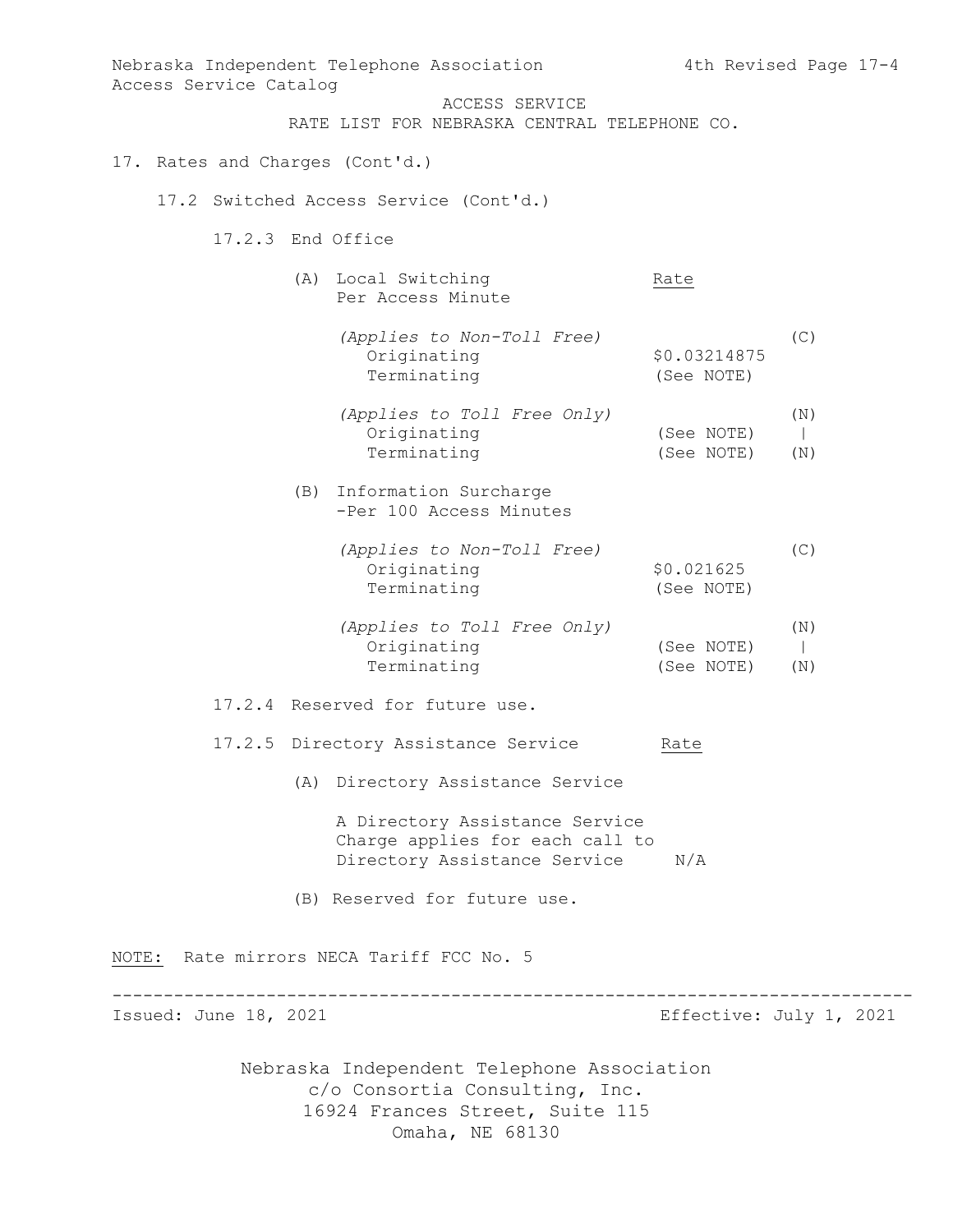RATE LIST FOR NEBRASKA CENTRAL TELEPHONE CO.

#### 17. Rates and Charges (Cont'd.)

17.2 Switched Access Service (Cont'd.)

- 17.2.5 Directory Assistance Service (Cont'd.)
	- (C) Credit Allowance for Uncompleted Rate DA Calls

In addition to the credit allowance for Directory Assistance Service Call as set forth in 9.4.8(A) of NECA TARIFF F.C.C. NO. 5, there is also a credit allowance for the Switched Access Service portion in the originating LATA of such DA call. The credit will be as set forth following:

- (1) Reserved for future use.
- (2) Credit per call when FGA or FGB Switched Access Service is billed using per minute rates  $N/A$
- (3) Credit per call when FGC or FGD Switched Access Service is billed using per minute rates  $N/A$

17.2.7 Reserved for future use.

------------------------------------------------------------------------------

Issued: August 20, 1999 Effective: September 1, 1999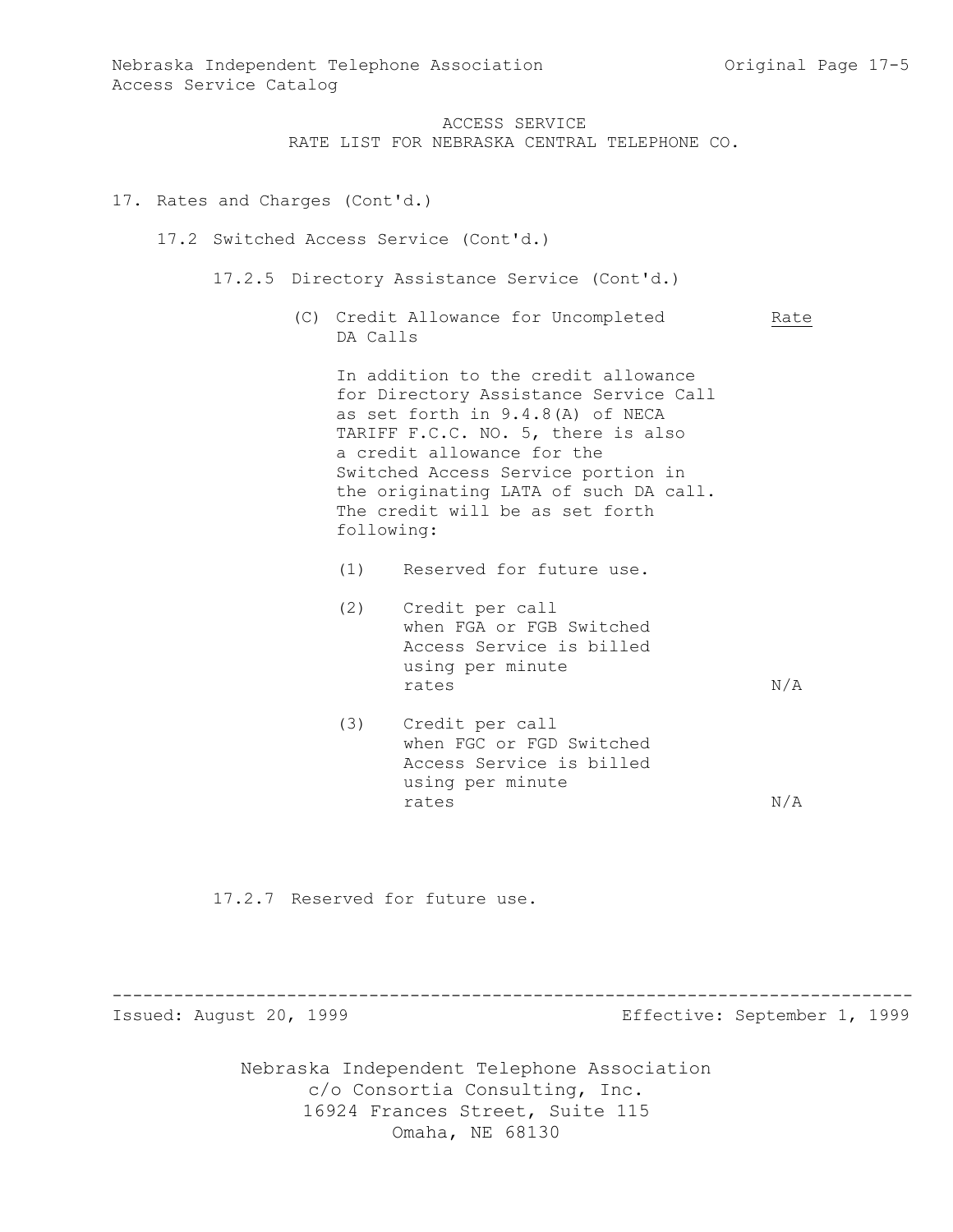RATE LIST FOR NEBRASKA CENTRAL TELEPHONE CO.

- 17. Rates and Charges (Cont'd.)
	- 17.3 Special Access Service

| 17.3.1 Reserved for future use. |  |  |
|---------------------------------|--|--|
| 17.3.2 Reserved for future use. |  |  |
| 17.3.3 Reserved for future use. |  |  |

17.3.4 Voice Grade Service

Regulations for Voice Grade Service are set forth in NECA TARIFF F.C.C. NO. 5, Section 7.6.

|                         |                                                                              |                         | NRC* |                              |
|-------------------------|------------------------------------------------------------------------------|-------------------------|------|------------------------------|
|                         | (A) Channel Termination<br>Per Termination                                   | Monthly 1st<br>Rate     | Ckt. | Each Add'l.<br>Ckt.          |
|                         | $-Two-wire$<br>-Four-wire                                                    | \$22.36 \$78.05 \$78.05 |      | \$32.21 \$78.05 \$78.05      |
|                         | (B) Channel Mileage<br>(1) Channel Mileage Facility<br>Per Mile              |                         |      | Monthly<br>Rate<br>\$1.61    |
|                         | (2) Channel Mileage Termination<br>Per Termination                           |                         |      | \$29.88                      |
|                         | (C) Optional Features and Functions                                          |                         |      |                              |
|                         | (1) Bridging<br>(a) Voice Bridging Per Port<br>-Two-Wire<br>-Four-Wire       |                         |      | \$4.75<br>\$4.75             |
|                         | (b) Data Bridging Per Port<br>$-Two-Wire$<br>-Four-Wire                      |                         |      | \$4.75<br>\$4.75             |
|                         | *NRC is an abbreviation for nonrecurring charge                              |                         |      |                              |
| Issued: August 20, 1999 |                                                                              |                         |      | Effective: September 1, 1999 |
|                         | Nebraska Independent Telephone Association<br>c/o Consortia Consulting, Inc. |                         |      |                              |

16924 Frances Street, Suite 115 Omaha, NE 68130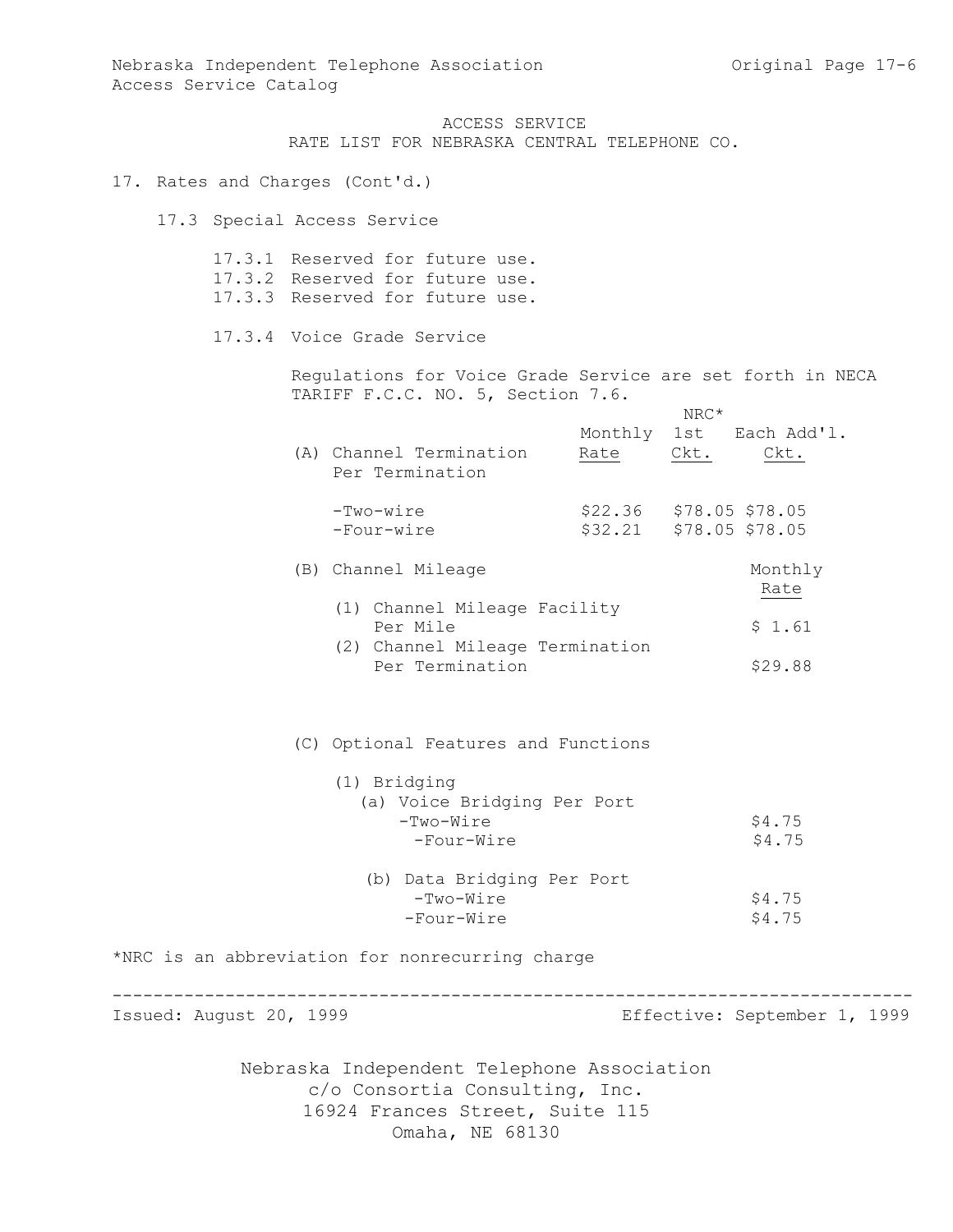Nebraska Independent Telephone Association and Chang Constant Page 17-7 Access Service Catalog

> ACCESS SERVICE RATE LIST FOR NEBRASKA CENTRAL TELEPHONE CO.

17. Rates and Charges (Cont'd.)

17.3 Special Access Service (Cont'd.)

17.3.4 Voice Grade Service (Cont'd.)

(1) Bridging (Cont'd.)

(C) Optional Features and Functions (Cont'd.)

Monthly Rate

- (c) Reserved for future use.
- (d) Reserved for future use.
- (e) Telemetry and Alarm Bridging Active Bridging Channel Connections Per Channel Connected

-Split Band \$8.89

-Summation \$3.47

Passive Bridging Channel Connections Per Channel Connected \$0.24

------------------------------------------------------------------------------

Issued: August 20, 1999 Effective: September 1, 1999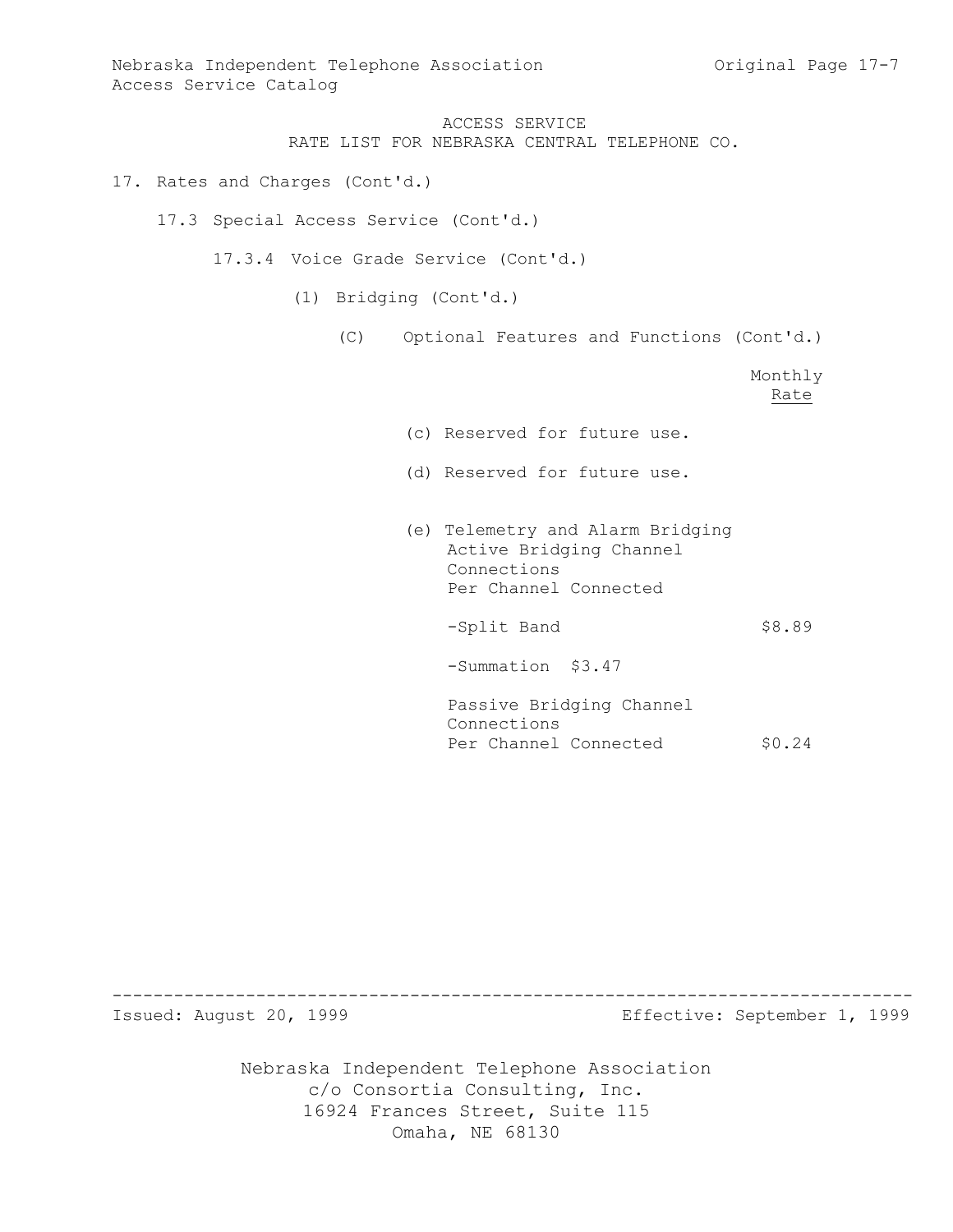RATE LIST FOR NEBRASKA CENTRAL TELEPHONE CO.

- 17. Rates and Charges (Cont'd.)
	- 17.3 Special Access Service (Cont'd.)
		- 17.3.4 Voice Grade Service (Cont'd.)

Monthly Rate

- (C) Optional Features and Functions (Cont'd.)
	- (2) Conditioning Per Termination
		- $-$  C-Type  $\frac{1}{5.69}$
		- Data Capability  $$3.94$
	- (3) Improved Return Loss for Transmission Per Termination
		- Two-Wire  $$ 7.15$ - Four-Wire  $\frac{1}{2}$  7.15
	- (4) Customer Specified Receive Level Per Two-Wire Termination  $\frac{1}{2}$  3.44
	- (5) Reserved for future use.
	- (6) Signaling Capability Per Termination \$11.73

------------------------------------------------------------------------------

Issued: August 20, 1999 Effective: September 1, 1999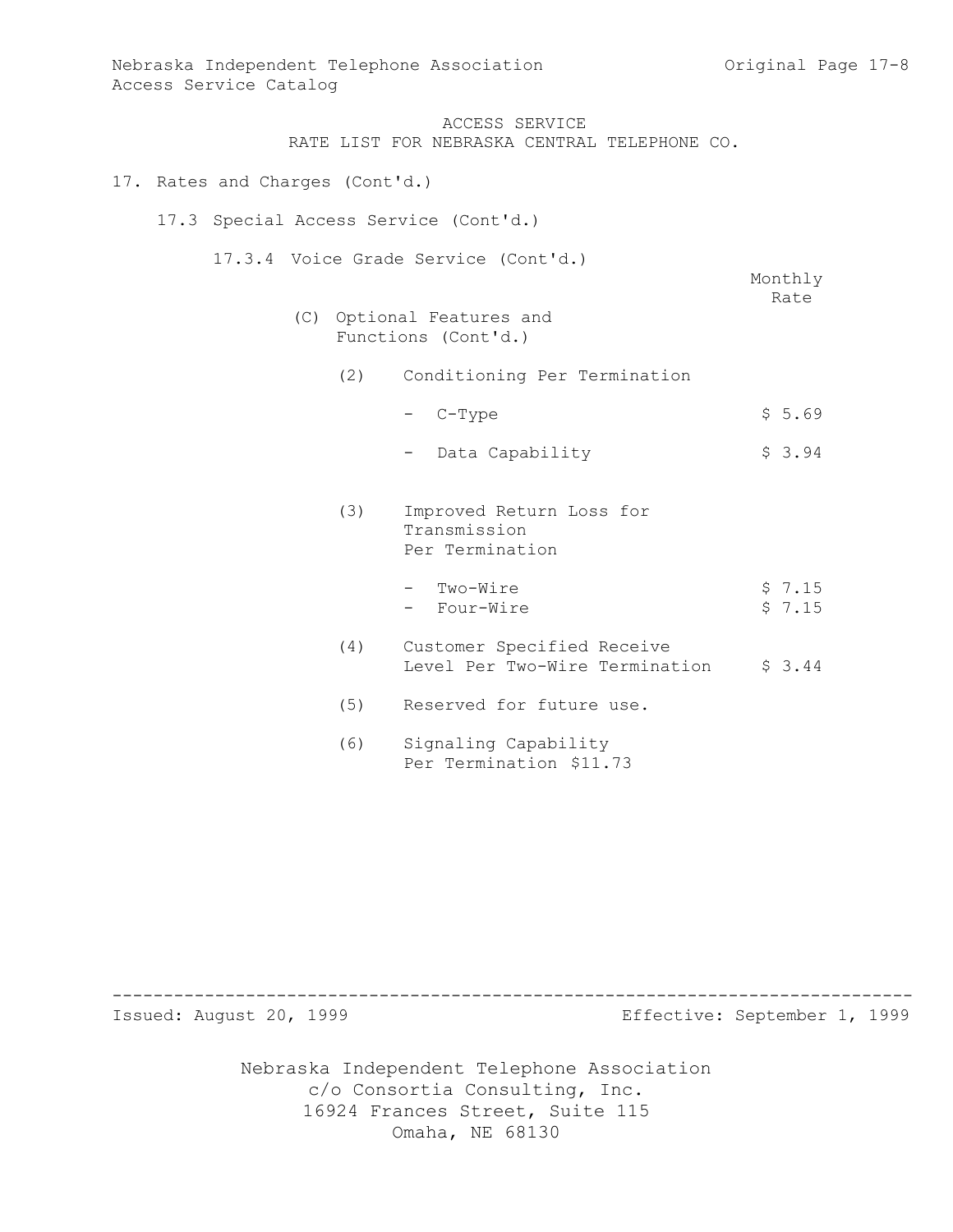ACCESS SERVICE RATE LIST FOR NEBRASKA CENTRAL TELEPHONE CO.

- 17. Rates and Charges (Cont'd.)
	- 17.3 Special Access Service (Cont'd.)

17.3.4 Voice Grade Service (Cont'd.)

Monthly Rate

- (C) Optional Features and Functions (Cont'd.)
	- (7) Selective Signaling Arrangement Per Arrangement \$6.38
	- (8) Transfer Arrangement (key activated or dial-up\*)
		- Per four port arrangement including control channel termination\*\* \$3.01
		- Per five port arrangement including control channel termination\*\* \$6.85
	- (9) Public Packet Switching Network (PPSN) Interface Arrangement Per Arrangement ICB

NOTE: ICB rates and charges shall be filed in 17.3.9.

\*The dial-up option requires the customer to purchase the Controller Arrangement, which is described in NECA TARIFF F.C.C. NO. 5, Section 13.3.4. \*\*An additional Channel Termination charge will apply whenever a spare channel is configured as a leg to the customer designated premises. Additional channel mileage charges will also apply when the transfer arrangement is not located in the customer designated premises serving wire center.

------------------------------------------------------------------------------

Issued: August 20, 1999 Effective: September 1, 1999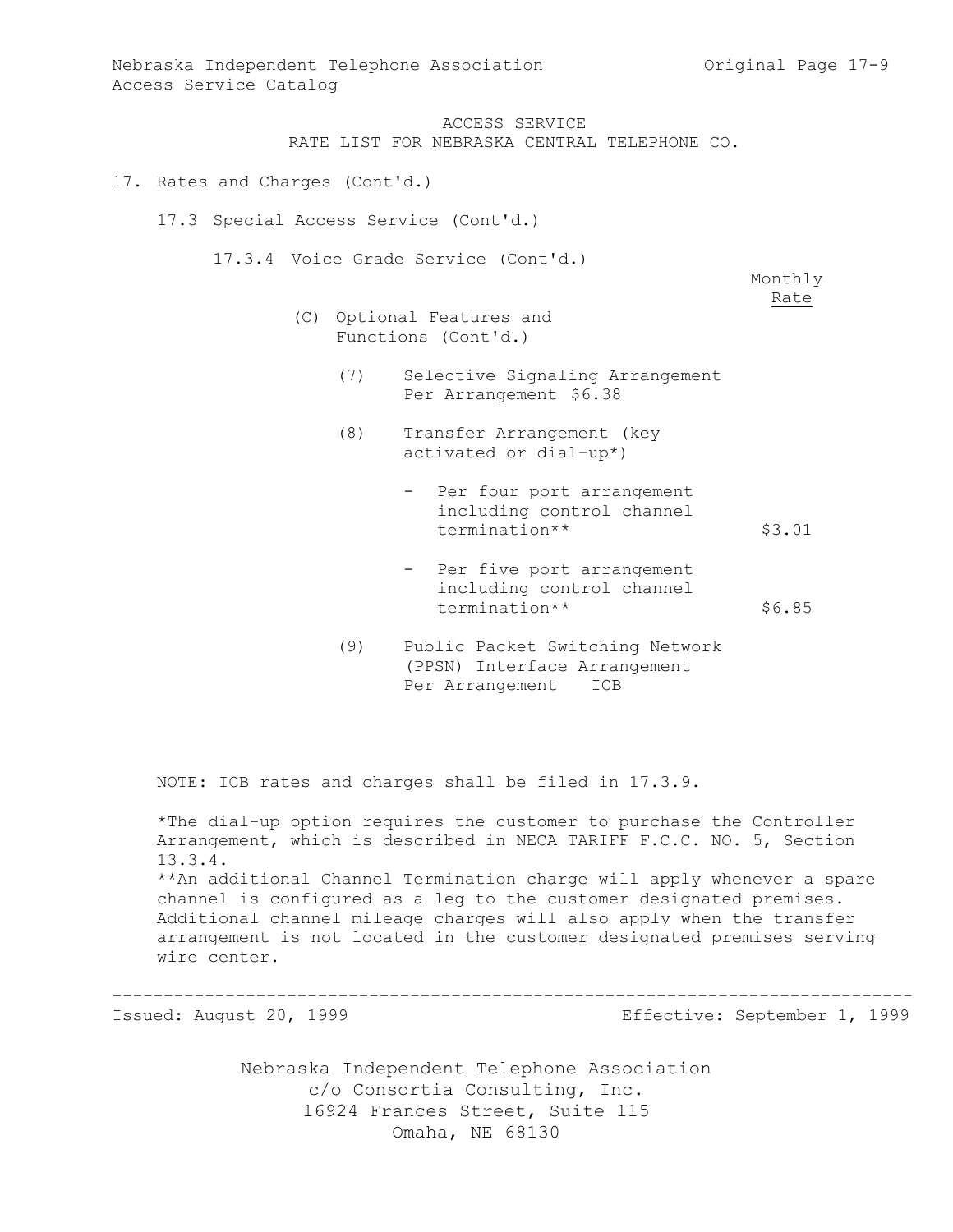ACCESS SERVICE RATE LIST FOR NEBRASKA CENTRAL TELEPHONE CO.

17. Rates and Charges (Cont'd.)

17.3 Special Access Service (Cont'd.)

17.3.5 Program Audio Service

Regulations concerning Program Audio Service are set forth in Section 7.7 of NECA TARIFF F.C.C. NO. 5.

|                            |     |                                                                                                      | Monthly Nonrecurring<br>Rate * Charge                              |                              |
|----------------------------|-----|------------------------------------------------------------------------------------------------------|--------------------------------------------------------------------|------------------------------|
|                            |     | (A) Channel Termination<br>Per Termination                                                           |                                                                    |                              |
|                            |     | - 200 to 3500 Hz<br>$-100$ to 5000 Hz<br>- 50 to 8000 Hz<br>$-50$ to 15000 Hz                        | $$41.60$ $$189.00$<br>44.82 189.00<br>44.82 189.00<br>44.82 189.00 |                              |
|                            |     | (B) Channel Mileage                                                                                  |                                                                    |                              |
|                            | (1) | Channel Mileage Facility<br>Per Mile                                                                 |                                                                    |                              |
|                            |     | - 200 to 3500 Hz \$ 3.46<br>- 100 to 5000 Hz 6.91<br>- 50 to 8000 Hz 10.37<br>- 50 to 15000 Hz 13.84 |                                                                    |                              |
|                            | (2) | Channel Mileage<br>Termination<br>Per Termination                                                    |                                                                    |                              |
|                            |     | - 200 to 3500 Hz<br>- 100 to 5000 Hz<br>- 50 to 8000 Hz<br>- 50 to 15000 Hz<br>125.08                |                                                                    |                              |
| $\star$<br>monthly charge. |     | Daily Rates are 1/10th of the monthly rates, up to a maximum of the                                  |                                                                    |                              |
| Issued: August 20, 1999    |     |                                                                                                      |                                                                    | Effective: September 1, 1999 |
|                            |     | Nebraska Independent Telephone Association                                                           |                                                                    |                              |

c/o Consortia Consulting, Inc. 16924 Frances Street, Suite 115 Omaha, NE 68130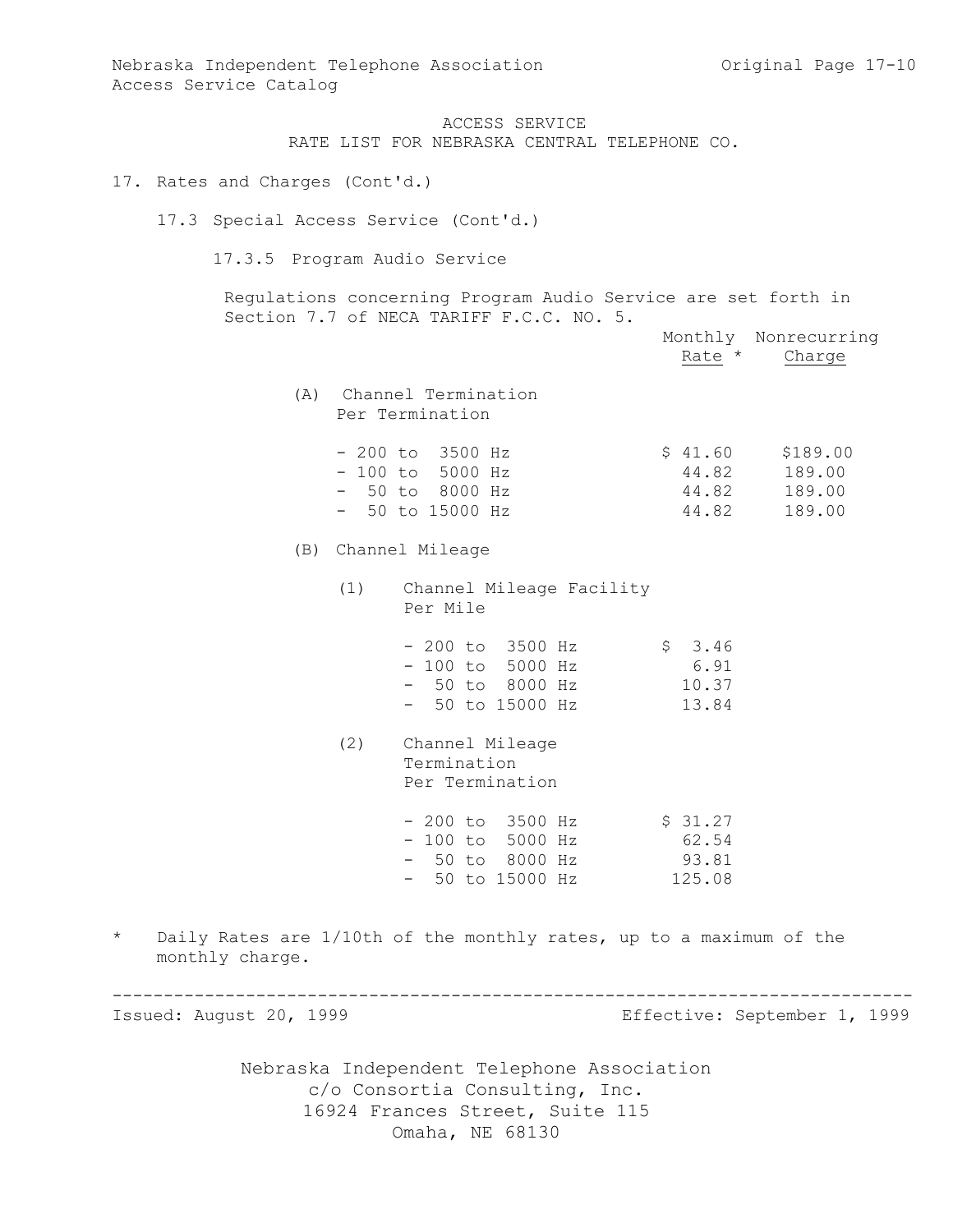Nebraska Independent Telephone Association Original Page 17-11 Access Service Catalog

ACCESS SERVICE

RATE LIST FOR NEBRASKA CENTRAL TELEPHONE CO.

17. Rates and Charges (Cont'd.)

17.3 Special Access Service (Cont'd.)

17.3.5 Program Audio Service (Cont'd.)

Monthly Rate \*

(C) Optional Features and Functions

| (1) | Bridging, Distribution<br>Amplifier Per Port | \$19.19 |
|-----|----------------------------------------------|---------|
| (2) | Gain Conditioning<br>Per Service             | \$11.23 |
| (3) | Stereo<br>Per Service                        | \$18.24 |

17.3.6 Reserved for future use.

\* Daily Rates are 1/10th of the monthly rates, up to a maximum of the monthly charge.

------------------------------------------------------------------------------

Issued: August 20, 1999 Effective: September 1, 1999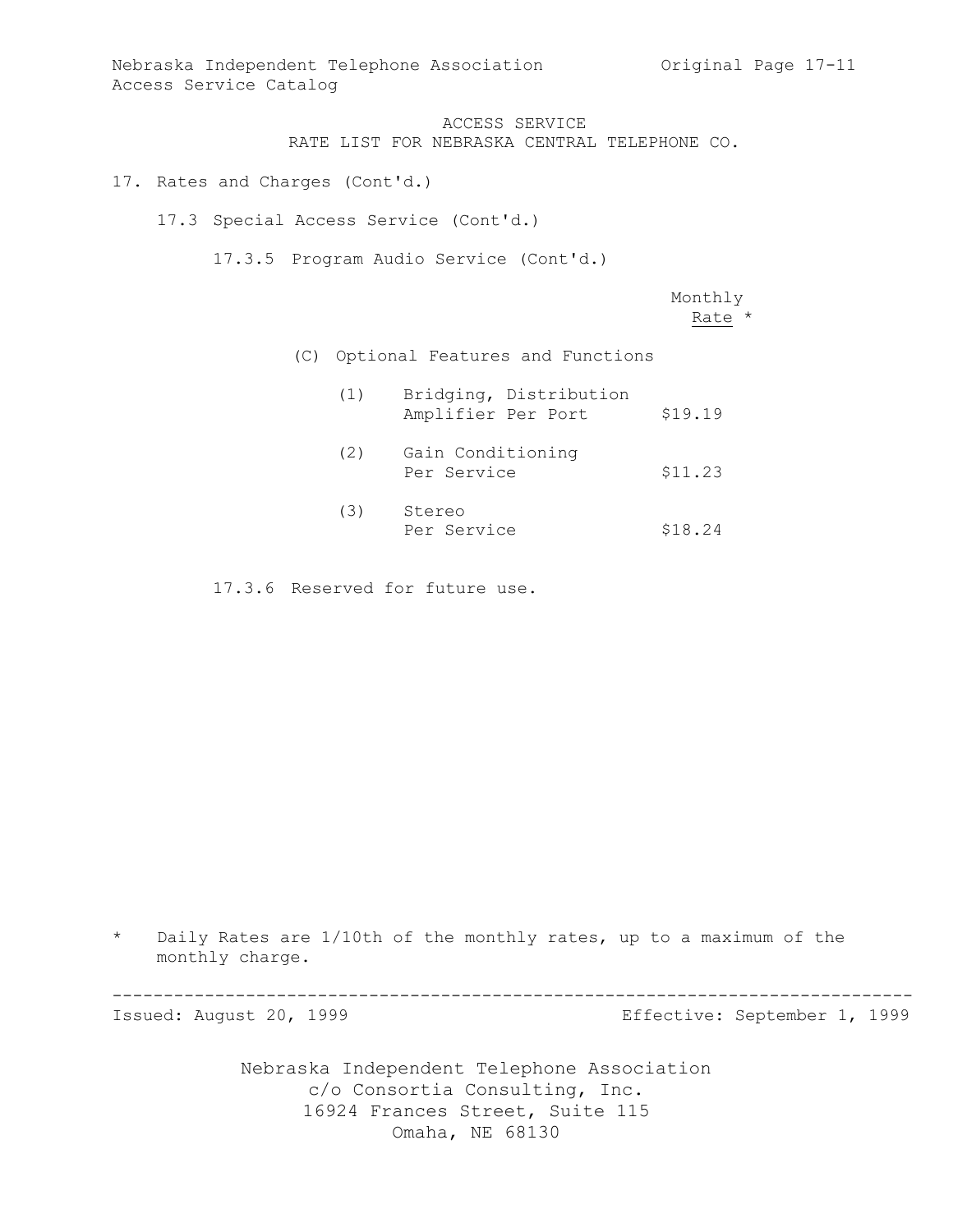Nebraska Independent Telephone Association c/o Consortia Consulting, Inc. 16924 Frances Street, Suite 115 Omaha, NE 68130 Nebraska Independent Telephone Association and Original Page 17-12 Access Service Catalog ACCESS SERVICE RATE LIST FOR NEBRASKA CENTRAL TELEPHONE CO. 17. Rates and Charges (Cont'd.) 17.3 Special Access Service (Cont'd.) 17.3.7 Digital Data Service Regulations concerning Digital Data Service are set forth in NECA TARIFF F.C.C. NO. 5, Section 7.9. Monthly Nonrecurring Charges Rate 1st Ckt. Each Add'l (A) Channel Termination Per Termination - 2.4 kbps \$55.00 \$200.00 \$200.00 - 4.8 kbps 55.00 200.00 200.00 - 9.6 kbps 55.00 200.00 200.00 - 56.0 kbps 55.00 200.00 200.00 - 64.0 kbps ICB ICB ICB (B) Channel Mileage (1) Channel Mileage Facility Per Mile - 2.4 kbps \$ 3.00 - 4.8 kbps 3.00 - 9.6 kbps 3.00 - 56.0 kbps 3.50 - 64.0 kbps 3.50 (2) Channel Mileage Termination Per Termination - 2.4 kbps \$21.78 - 4.8 kbps 21.78 - 9.6 kbps 21.78 - 56.0 kbps 40.00 - 64.0 kbps 40.00 Monthly (C) Optional Features and Functions Rate (1) Bridging Per Port \$4.75 ------------------------------------------------------------------------------ Issued: August 20, 1999 Effective: September 1, 1999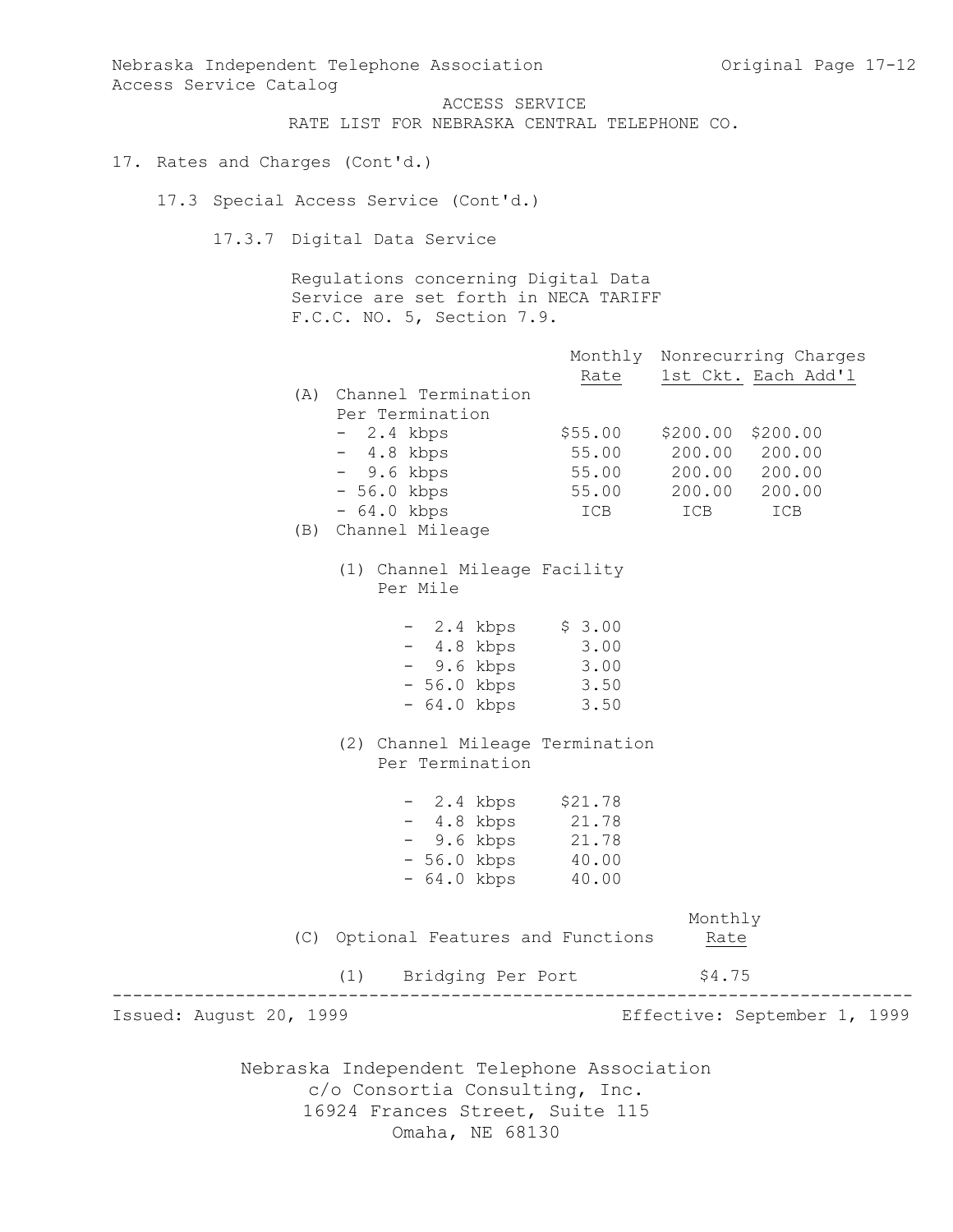Monthly

Nebraska Independent Telephone Association and Criginal Page 17-13 Access Service Catalog

ACCESS SERVICE

RATE LIST FOR NEBRASKA CENTRAL TELEPHONE CO.

- 17. Rates and Charges (Cont'd.)
	- 17.3 Special Access Service (Cont'd.)

17.3.7 Digital Data Service (Cont'd.)

- (C) Optional Features and Functions Rate (Cont'd.)
	- (2) Loop Transfer Arrangement Per Four Key Arrangement\* \$5.97
- (3) Public Packet Switching Network Interface Arrangement - Per 9.6 kbps arrangement ICB - Per 56.0 kbps arrangement ICB (D) Term Discounts Percentage 56.0 and 64.0 Kbps Services 36 months 10% 60 months 20%
- An additional Channel Termination charge will apply whenever a spare channel is configured as a leg to the customer designated premises. Additional Channel Mileage charges will also apply when the transfer arrangement is not located in the customer designated premises serving wire center.

ICB rates and charges are filed in 17.3.9 following.

------------------------------------------------------------------------------

Issued: August 20, 1999 Effective: September 1, 1999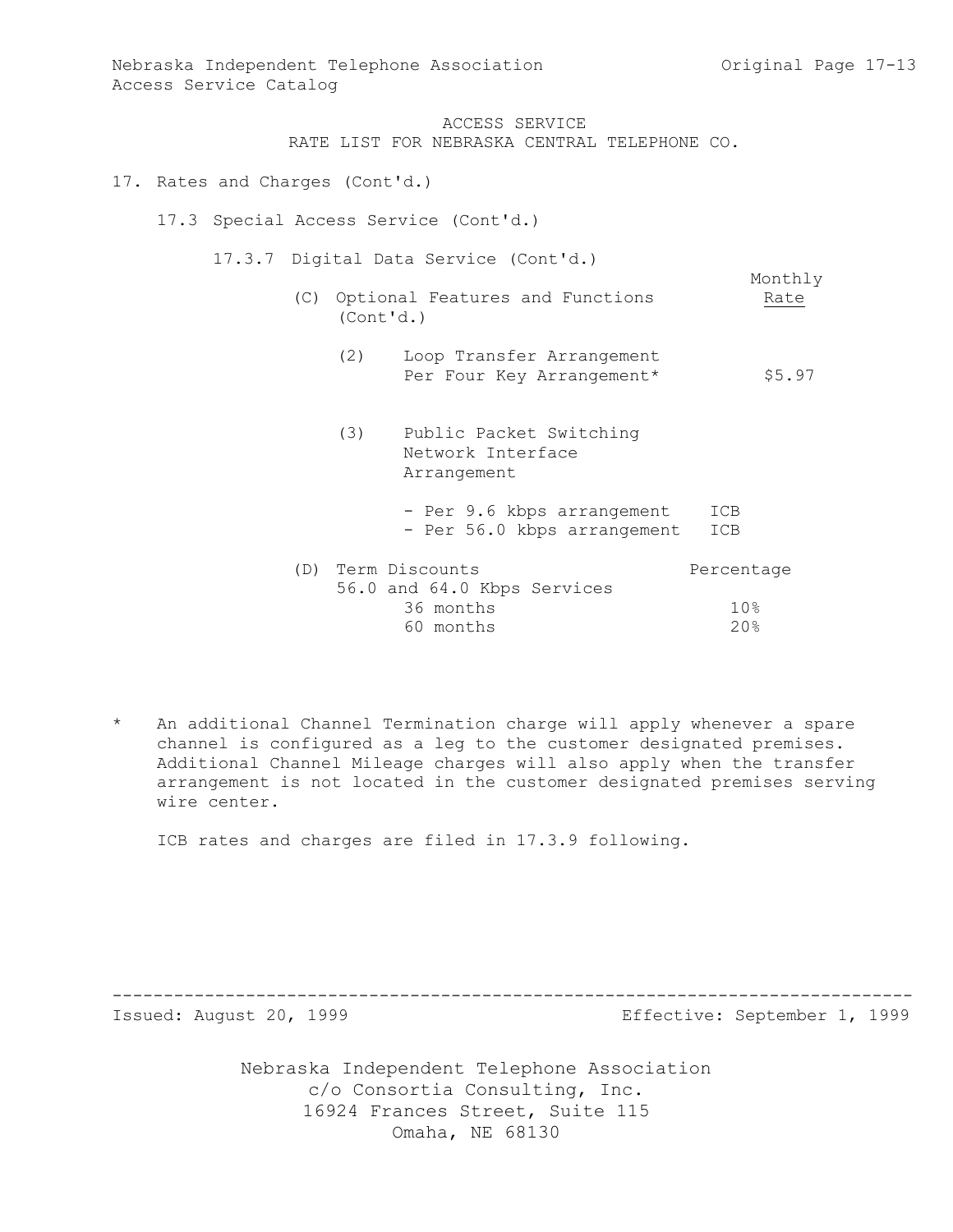Monthly Nonrecurring Charges Rate 1st Ckt. Each Add'l

ACCESS SERVICE RATE LIST FOR NEBRASKA CENTRAL TELEPHONE CO.

# 17. Rates and Charges (Cont'd.)

17.3 Special Access Service (Cont'd.)

17.3.8 High Capacity Service

Regulations concerning High Capacity Service are set forth in 7.10 of NECA TARIFF F.C.C. NO. 5.

(A) Channel Termination Per Termination

|  | $-$ DS1 $-$ 1.544 Mbps | \$200.00 \$300.00 \$300.00 |     |     |  |
|--|------------------------|----------------------------|-----|-----|--|
|  | $-$ DS1C 3.152 Mbps    | ICB                        | ICB | ICB |  |
|  | $-$ DS2 $6.312$ Mbps   | ICB                        | ICB | ICB |  |
|  | - Capacity of 1 DS3    | ICB                        | ICB | ICB |  |

- 44.736 Mbps Interface Per DS3 Channel Installed
- Capacity of 3 DS3 ICB ICB ICB 44.736 Mbps Interface Per DS3 Channel Installed
- Capacity of 6 DS3 ICB ICB ICB 44.736 Mbps Interface Per DS3 Channel Installed
- Capacity of 12 DS3 ICB ICB ICB 44.736 Mbps Interface Per DS3 Channel Installed
- DS4 274.176 Mbps ICB ICB ICB

ICB rates and charges are filed in 17.3.9 following. ------------------------------------------------------------------------------ Issued: August 20, 1999 Effective: September 1, 1999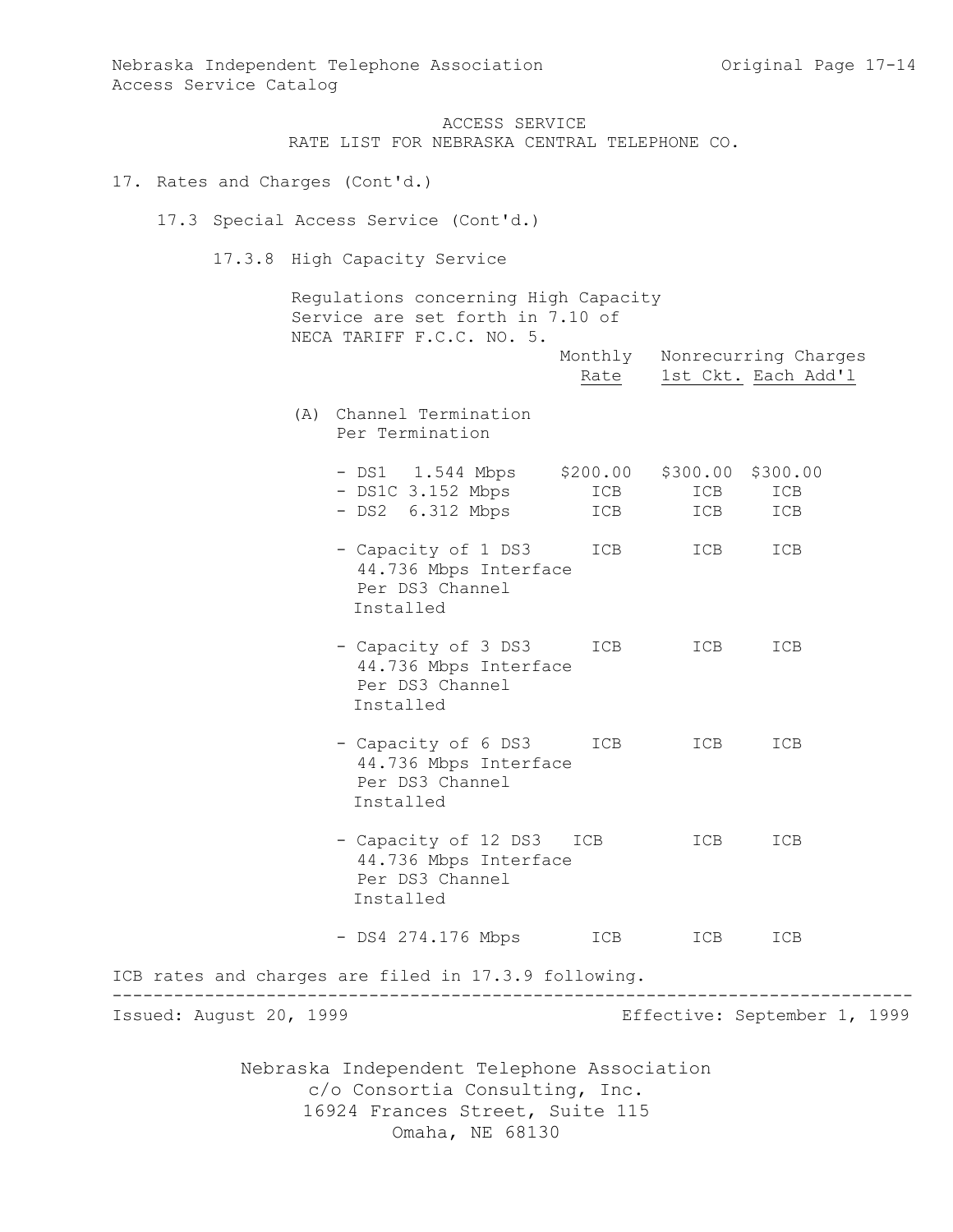RATE LIST FOR NEBRASKA CENTRAL TELEPHONE CO.

```
17. Rates and Charges (Cont'd.)
```
17.3 Special Access Service (Cont'd.)

17.3.8 High Capacity Service (Cont'd.)

| (B) Channel Mileage          | Monthly    |
|------------------------------|------------|
| (1) Channel Mileage Facility | Rate       |
| Per Mile                     |            |
| $-1.544$ Mbps                | \$25.00    |
| $-3.152$ Mbps                | <b>TCB</b> |

| $-6.312$ Mbps  | ICB |
|----------------|-----|
| $-44.736$ Mbps | ICB |
| - 274.176 Mbps | ICB |

(2) Channel Mileage Termination Per Termination

| $-1.544$ Mbps   | \$200.00   |
|-----------------|------------|
| $-3.152$ Mbps   | ICB        |
| $-6.312$ Mbps   | ICB        |
| $-44.736$ Mbps  | ICB        |
| $-274.176$ Mbps | <b>TCB</b> |
|                 |            |

| Percentage      |
|-----------------|
|                 |
| 10 <sup>g</sup> |
| 20.8            |
|                 |

(D) Optional Features and Functions Monthly Rate

(1) Multiplexing, per arrangement

| DS4 to DS1     | ICB      |
|----------------|----------|
| DS3 to DS1     | ICB      |
| DS2 to DS1     | TCB      |
| DS1C to DS1    | TCB      |
| DS1 to Voice** | \$196.53 |

\*\* A channel of this DS1 to the Hub can be used for Digital Data Service. ------------------------------------------------------------------------------ Issued: August 20, 1999 Effective: September 1, 1999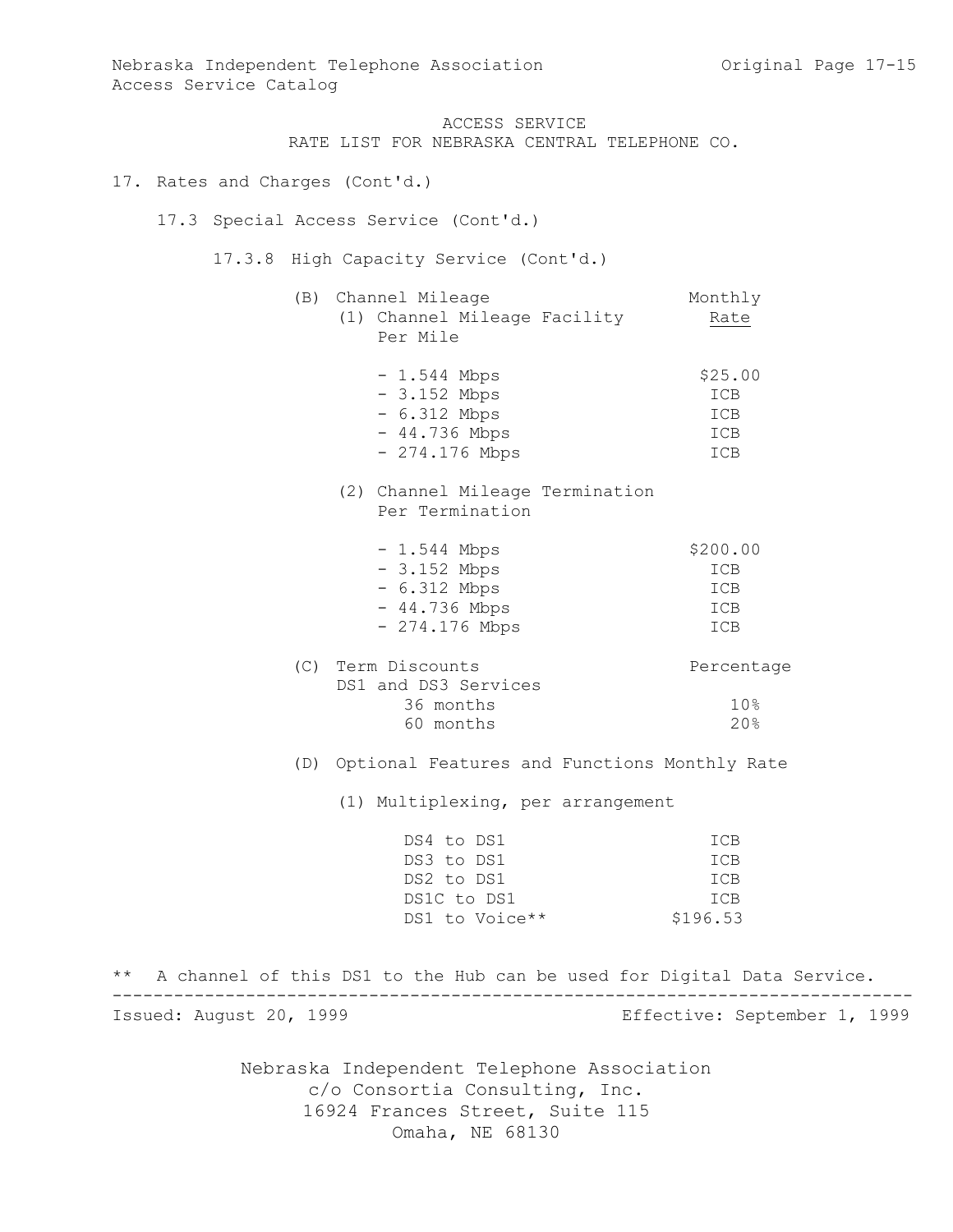RATE LIST FOR NEBRASKA CENTRAL TELEPHONE CO.

- 17. Rates and Charges (Cont'd.)
	- 17.3 Special Access Service (Cont'd.)

17.3.8 High Capacity Service (Cont'd.)

- (D) Optional Features and Functions Monthly Rate (Cont'd.)
	- (1) Multiplexing, per arrangement (Cont'd.)

| DS1 to DS0      |  |                             | \$198.38 |
|-----------------|--|-----------------------------|----------|
| DS0 to Subrates |  |                             |          |
|                 |  | -Up to 20 2.4 kbps services | \$301.92 |
|                 |  | -Up to 10 4.8 kbps services | \$185.32 |
|                 |  | -Up to 5 9.6 kbps services  | \$161.92 |

- (2) Automatic Loop Transfer Per Arrangement\* \$389.24
- (3) Transfer Arrangement (key activated or dial-up\*\*) Per four port arrangement including control channel termination\*\*\* \$165.42
- (E) Reserved for future use.
- (F) Clear Channel Capability - Per 1.544 Mbps transmission path Mone
- \* An additional Channel Termination charge will apply whenever the spare line is provided as a leg to the customer designated premises (CDP).
- \*\* The dial-up option requires the customer to purchase the Controller Arrangement from 13.3.4, as described in NECA TARIFF F.C.C. NO. 5.
- \*\*\* An additional Channel Termination charge will apply whenever a spare channel is configured as a leg to the CDP. Additional channel mileage charges will also apply when the transfer arrangement is not located in the CDP serving wire center.

------------------------------------------------------------------------------

Issued: August 20, 1999 Effective: September 1, 1999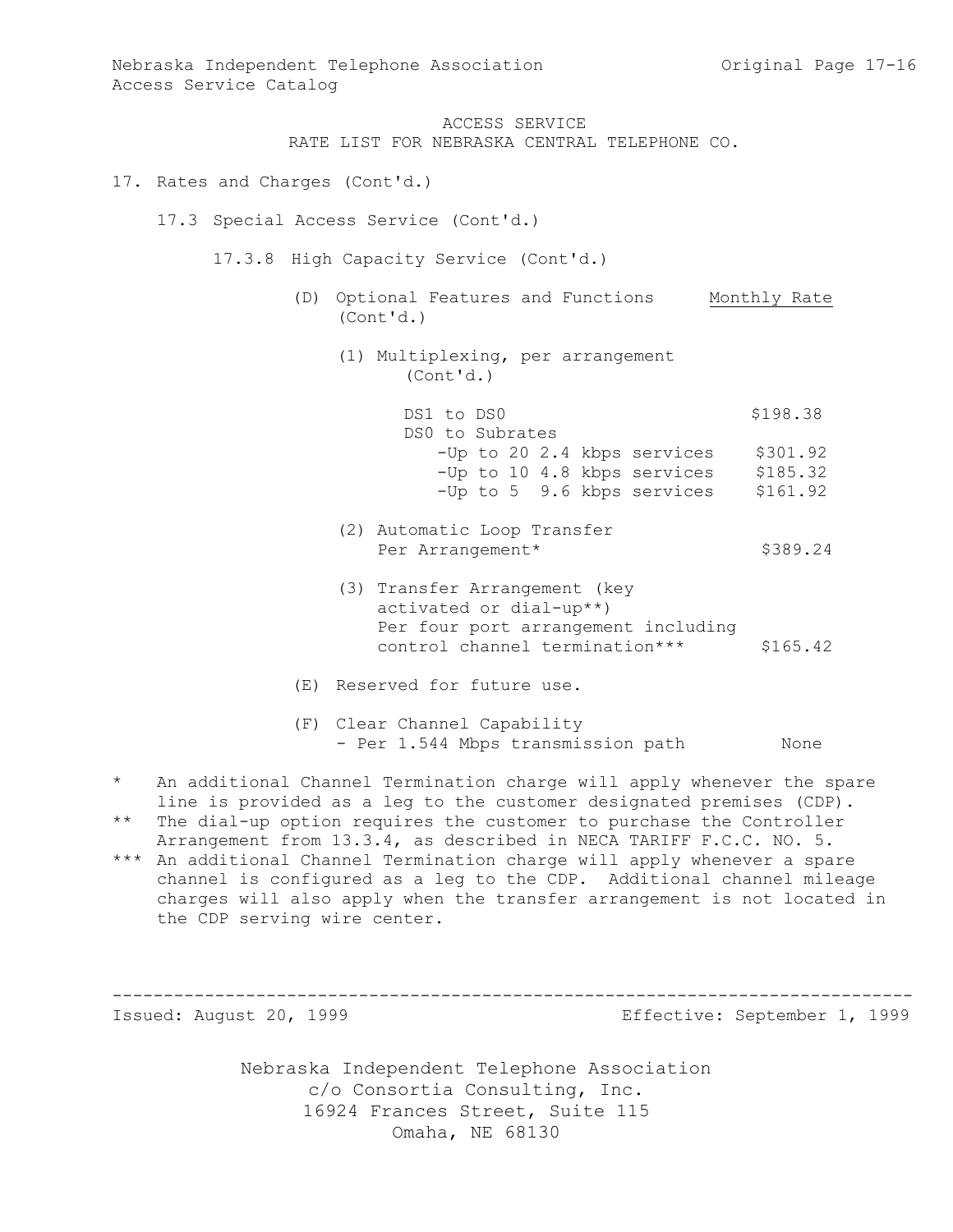Nebraska Independent Telephone Association and Criginal Page 17-17 Access Service Catalog

> ACCESS SERVICE RATE LIST FOR NEBRASKA CENTRAL TELEPHONE CO.

17. Rates and Charges (Cont'd.)

17.3 Special Access Service (Cont'd.)

17.3.9 Individual Case Filings

Reserved for future use.

------------------------------------------------------------------------------

Issued: August 20, 1999 Effective: September 1, 1999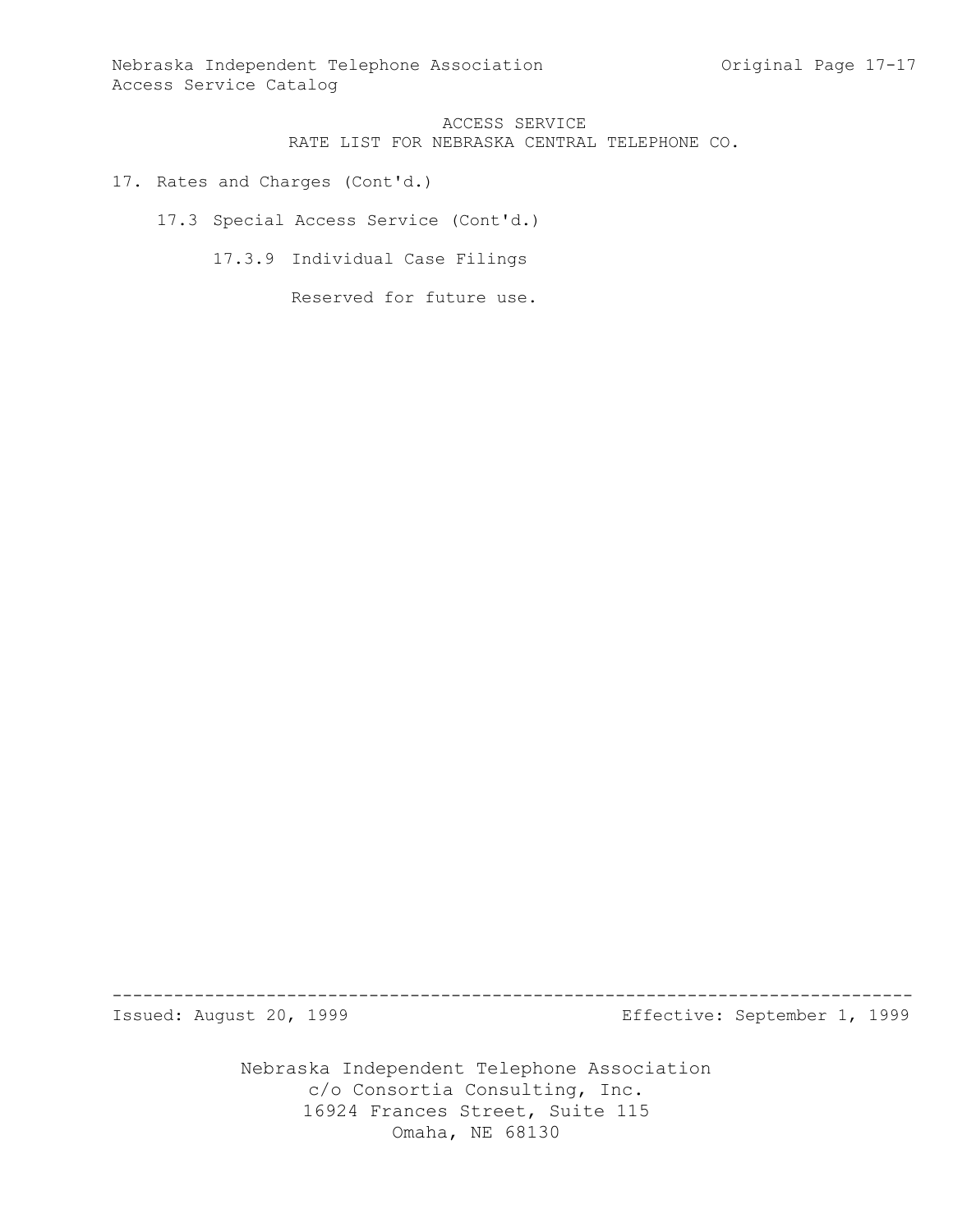Nebraska Independent Telephone Association and Criginal Page 17-18 Access Service Catalog

> ACCESS SERVICE RATE LIST FOR NEBRASKA CENTRAL TELEPHONE CO.

17. Rates and Charges (Cont'd.)

17.3 Special Access Service (Cont'd.)

17.3.10 Optional Rate Plan Availability

The Term Discount Plan, as described in Section 7.2.8, is available where billing capability exists.

| 17.3.11 Internet to K-12 Schools |                                                         |                 | Monthly Nonrecurring |
|----------------------------------|---------------------------------------------------------|-----------------|----------------------|
| (A)                              | Channel Termination<br>Per Termination                  | Rate<br>\$22.50 | Charges<br>\$50.00   |
|                                  |                                                         | Monthly<br>Rate |                      |
| (B)                              | Channel Mileage<br>(1) Channel Mileage<br>Facility, per |                 |                      |
|                                  | airline mile<br>(2) Channel Mileage<br>Termination,     | \$0.25          |                      |
|                                  | per termination                                         | \$2.50          |                      |

------------------------------------------------------------------------------

Issued: August 20, 1999 Effective: September 1, 1999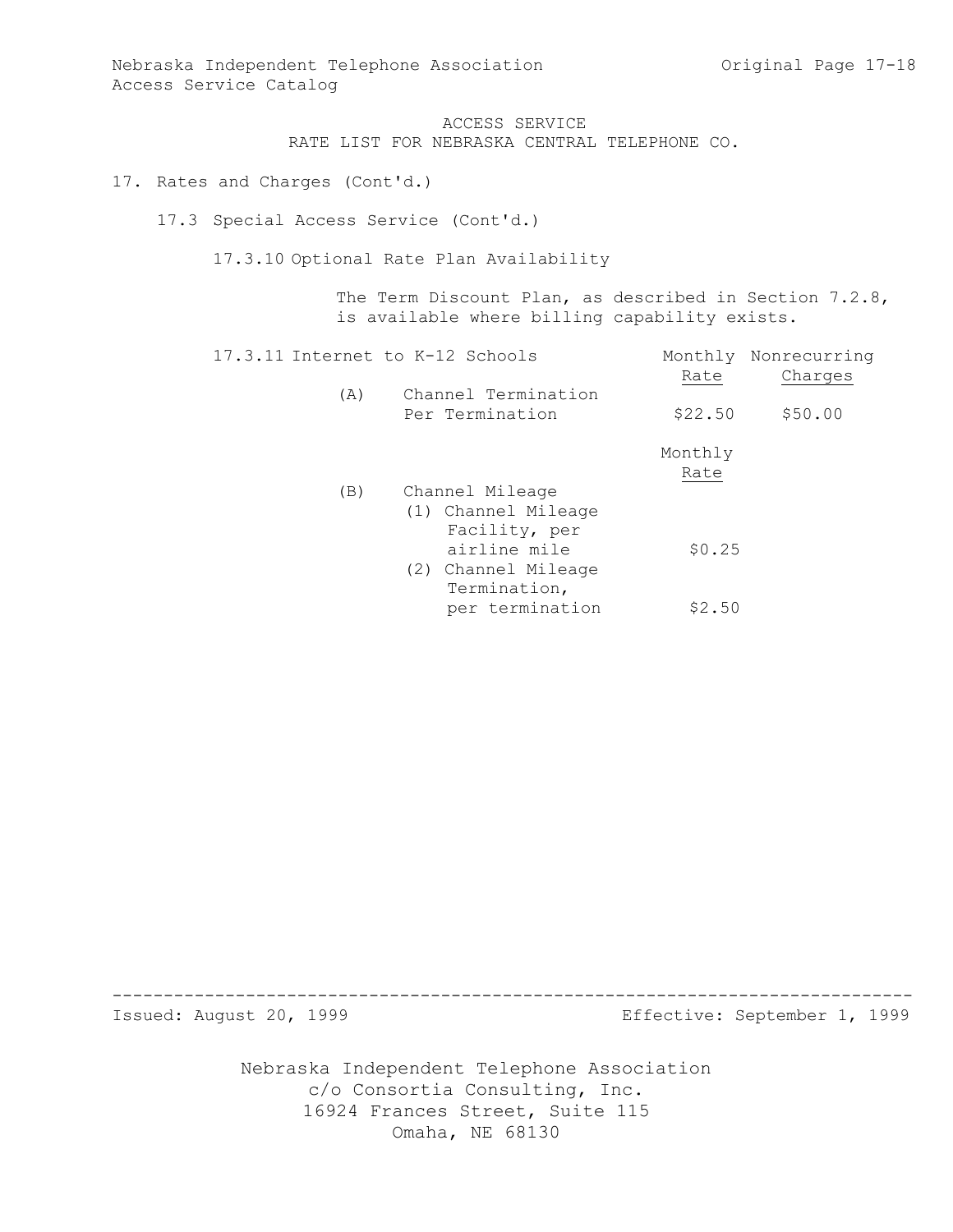Nebraska Independent Telephone Association c/o Consortia Consulting, Inc. 16924 Frances Street, Suite 115 Omaha, NE 68130 Nebraska Independent Telephone Association and Original Page 17-19 Access Service Catalog ACCESS SERVICE RATE LIST FOR NEBRASKA CENTRAL TELEPHONE CO. 17. Rates and Charges (Cont'd.) 17.4 Other Services 17.4.1 Access Ordering Charge (A) Access Order Charge Per Order  $\sim$  \$ 85.00 (B) Service Date Change Charge A Service Date Change Charge will apply, on a per order per occurrence basis, for each service date changed. The Access Order Charge as specified in 17.4.1(A) preceding does not apply. -Service Date Change Charge Per Order  $\frac{1}{2}$  34.00 (C) Design Change Charge The Design Change Charge will apply on a per order per occurrence basis, for each order requiring design change. -Design Change Charge Per Order  $\frac{1}{2}$  34.00 (D) Miscellaneous Service Order Charge Per Occurrence  $\frac{1}{2}$  \$ 34.00 17.4.2 Additional Engineering Each Half Hour or Fraction Additional Engineering Periods Thereof (A) Basic Time per engineer, normally scheduled working hours \$ 20.00 ------------------------------------------------------------------------------ Issued: August 20, 1999 Effective: September 1, 1999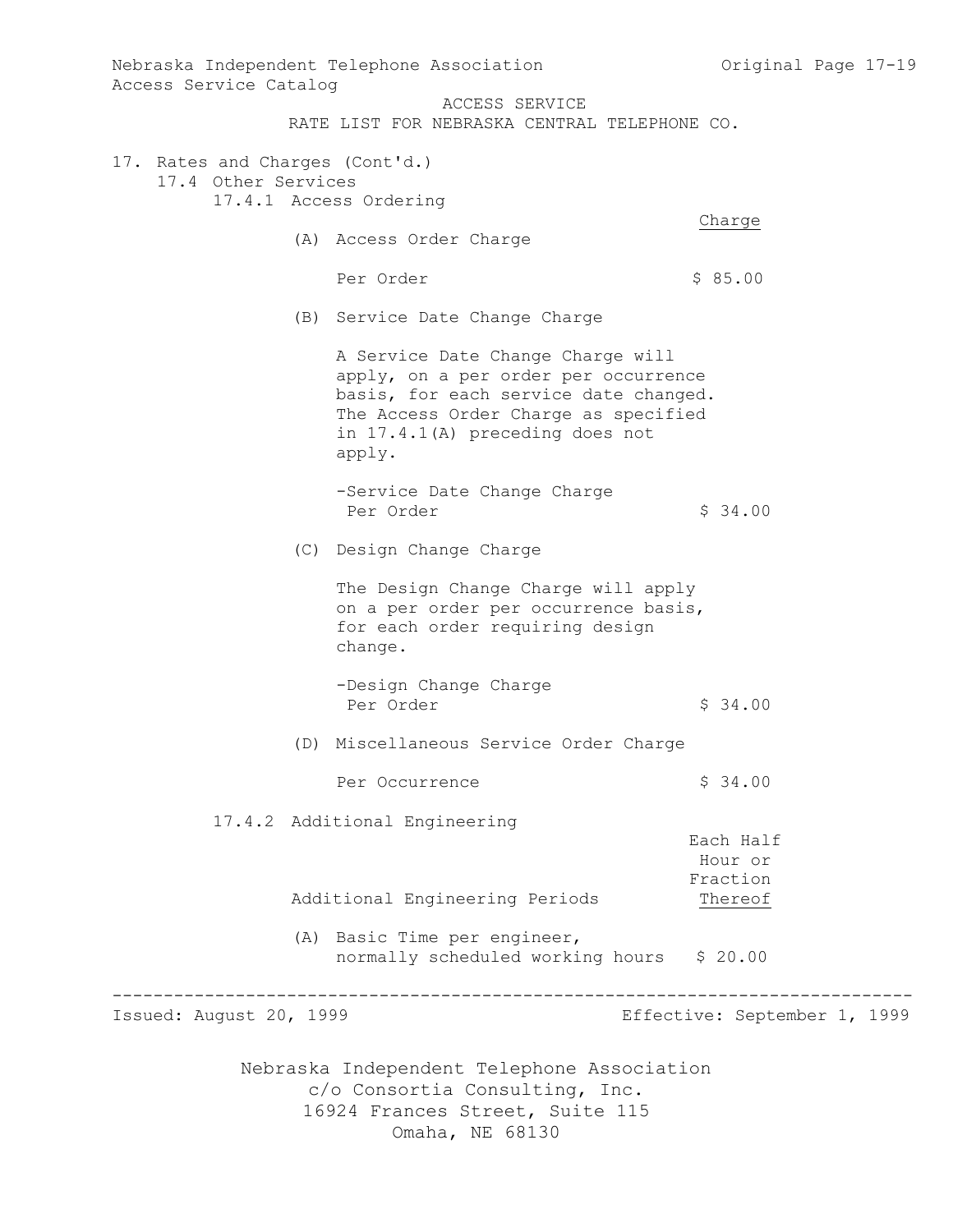| Access Service Catalog                                                       | Nebraska Independent Telephone Association                                                                                                          | Original Page 17-20          |  |  |
|------------------------------------------------------------------------------|-----------------------------------------------------------------------------------------------------------------------------------------------------|------------------------------|--|--|
|                                                                              | ACCESS SERVICE<br>RATE LIST FOR NEBRASKA CENTRAL TELEPHONE CO.                                                                                      |                              |  |  |
|                                                                              |                                                                                                                                                     |                              |  |  |
| 17. Rates and Charges (Cont'd.)                                              | 17.4 Other Services (Cont'd.)                                                                                                                       |                              |  |  |
|                                                                              | 17.4.2 Additional Engineering (Cont'd.)                                                                                                             | Each Half Hour or            |  |  |
|                                                                              | Additional Engineering Periods<br>(Cont'd.)                                                                                                         | Fraction Thereof             |  |  |
|                                                                              | (B) Overtime per engineer, outside<br>of normally scheduled working<br>hours                                                                        | \$30.00                      |  |  |
|                                                                              | (C) Premium Time, outside of<br>scheduled work day, per                                                                                             |                              |  |  |
|                                                                              | engineer                                                                                                                                            | \$40.00                      |  |  |
|                                                                              | 17.4.3 Additional Labor<br>Additional Labor Periods                                                                                                 |                              |  |  |
|                                                                              | (A) Installation or Repair                                                                                                                          |                              |  |  |
|                                                                              | - Overtime, outside of normally<br>scheduled working hours on a<br>scheduled workday                                                                |                              |  |  |
|                                                                              | Per Technician*                                                                                                                                     | \$30.00                      |  |  |
|                                                                              | - Premium Time, outside of<br>scheduled work day<br>Per Technician*                                                                                 | \$40.00                      |  |  |
|                                                                              | (B) Stand by                                                                                                                                        |                              |  |  |
|                                                                              | - Basic time, normally scheduled<br>working hours                                                                                                   |                              |  |  |
|                                                                              | Per Technician                                                                                                                                      | \$20.00                      |  |  |
|                                                                              | - Overtime, outside of normally<br>scheduled working hours on a<br>scheduled work day                                                               |                              |  |  |
|                                                                              | Per Technician*                                                                                                                                     | \$30.00                      |  |  |
| $\star$<br>four hours.                                                       | A call out of a Telephone Company employee at a time not consecutive with<br>the employee's scheduled work period is subject to a minimum charge of |                              |  |  |
| Issued: August 20, 1999                                                      |                                                                                                                                                     | Effective: September 1, 1999 |  |  |
| Nebraska Independent Telephone Association<br>c/o Consortia Consulting, Inc. |                                                                                                                                                     |                              |  |  |
|                                                                              | 16924 Frances Street, Suite 115<br>Omaha, NE 68130                                                                                                  |                              |  |  |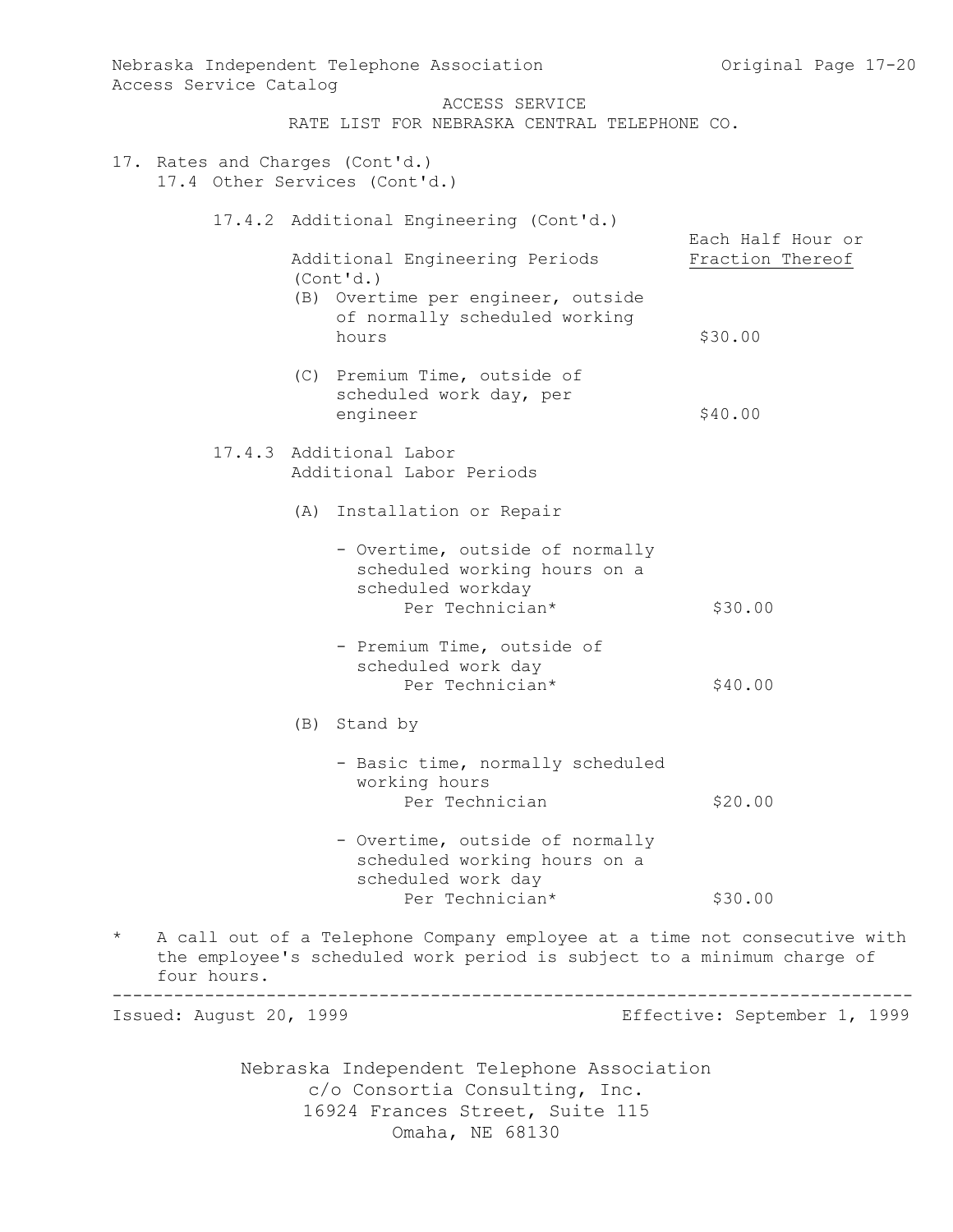Nebraska Independent Telephone Association c/o Consortia Consulting, Inc. 16924 Frances Street, Suite 115 Omaha, NE 68130 Nebraska Independent Telephone Association and Original Page 17-21 Access Service Catalog ACCESS SERVICE RATE LIST FOR NEBRASKA CENTRAL TELEPHONE CO. 17. Rates and Charges (Cont'd.) 17.4 Other Services (Cont'd.) 17.4.3 Additional Labor (Cont'd.) Each Half Hour or Fraction Additional Labor Periods (Cont'd.) Thereof (B) Stand by (Cont'd.) - Premium Time, outside of scheduled work day Per Technician\* \$40.00 Each Half Hour or Fraction Thereof Central Office Installation Main and Repair tenance Technician Tech. (C) Testing and Maintenance with other Telephone Companies, or Other Labor - Basic Time per technician, normally scheduled working hours \$20.00\$20.00 - Overtime per technician outside of normally scheduled working hours on a work day\* \$30.00\$30.00 - Premium Time per technician, outside of scheduled work  $day^*$  \$40.00 \$40.00 A call out of a Telephone Company employee at a time not consecutive with the employee's scheduled work period is subject to a minimum charge of four hours. ------------------------------------------------------------------------------ Issued: August 20, 1999 Effective: September 1, 1999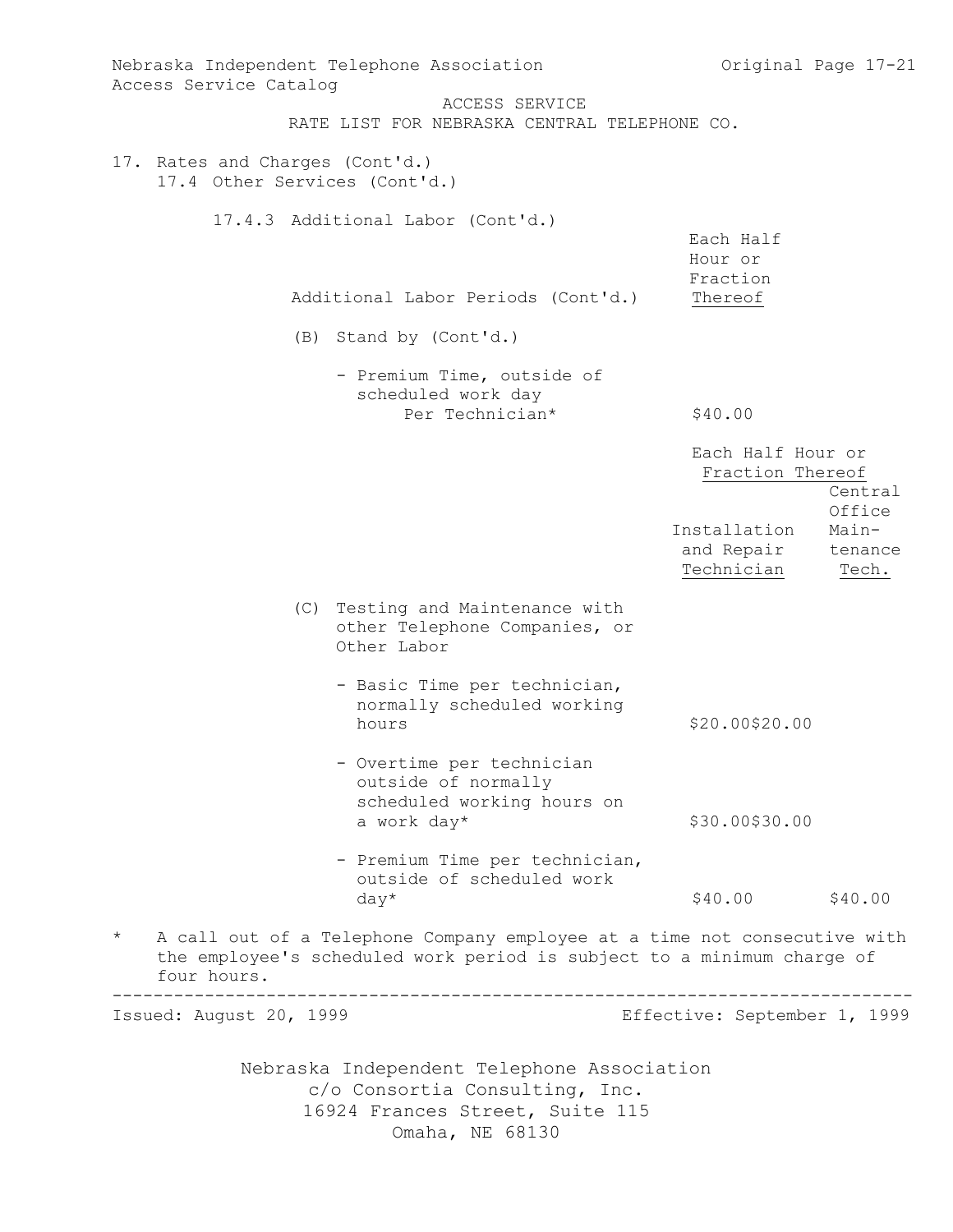Nebraska Independent Telephone Association and Original Page 17-22 Access Service Catalog ACCESS SERVICE RATE LIST FOR NEBRASKA CENTRAL TELEPHONE CO. 17. Rates and Charges (Cont'd.) 17.4 Other Services (Cont'd.) 17.4.4 Miscellaneous Services (A) Additional Cooperative Acceptance Testing-Switched Access Each Half Hour or Fraction Testing Periods Thereof Basic Time, Overtime\* and Premium Time\* See the rates for Additional Labor as set forth in 17.4.3(C)preceding. (B) Additional Automatic Testing - Switched Access Additional Tests To First Per Test Per Point of Switching Transmission Path Gain-Slope Tests \$2.89 C-Notched Noise Tests \$2.89  $1004$  Hz  $Loss**$  \$2.89 C-Message Noise\*\* \$2.89 Balance (return loss) \*\* \$2.89 \* A call out of a Telephone Company employee at a time not consecutive with the employee's scheduled work period is subject to a minimum charge of four hours. \*\* The 1004 Hz, C-Message Noise and Balance tests are non-chargeable routine tests; however, they may be requested on an as needed or more than routine scheduled basis, in which cases the charges herein apply. See NECA TARIFF F.C.C. NO. 5, 13.3.1(A)(2). ------------------------------------------------------------------------------ Issued: August 20, 1999 Effective: September 1, 1999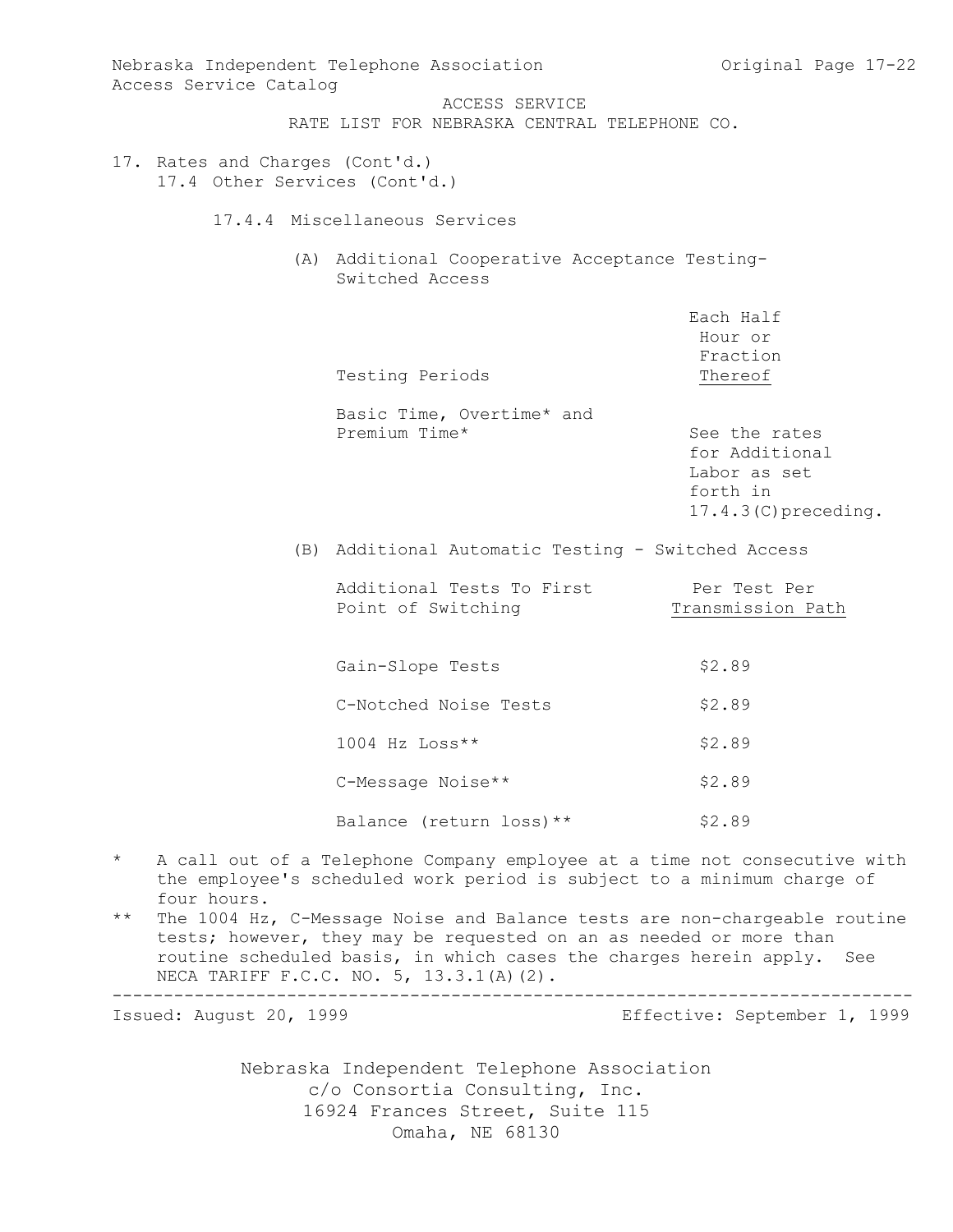Nebraska Independent Telephone Association c/o Consortia Consulting, Inc. 16924 Frances Street, Suite 115 Nebraska Independent Telephone Association and Original Page 17-23 Access Service Catalog ACCESS SERVICE RATE LIST FOR NEBRASKA CENTRAL TELEPHONE CO. 17. Rates and Charges (Cont'd.) 17.4 Other Services (Cont'd.) 17.4.4 Miscellaneous Services (Cont'd.) (C) Additional Manual Testing - Switched Access Additional Tests To First Point of Switching Each Half Hour Or Fraction Thereof Gain-Slope, C-Notched Noise See the rates and any other agreed to for Additional tests Labor, as set Per Technician forth in 17.4.3(C) preceding. (D) Additional Cooperative Acceptance Testing - Special Access Each Half Hour Or Fraction Testing Periods Thereof Basic Time, Overtime\* See the rates and Premium Time\* for Additional Labor as set forth in 17.4.3(C) preceding. (E) Additional Manual Testing - Special Access Each Half Hour Or Fraction Testing Periods Thereof Basic Time, Overtime\* See the rates and Premium Time\* for Additional Labor as set forth in 17.4.3(C) preceding. A call out of a Telephone Company employee at a time not consecutive with the employee's scheduled work period is subject to a minimum charge of four hours. ------------------------------------------------------------------------------ Issued: August 20, 1999 Effective: September 1, 1999

Omaha, NE 68130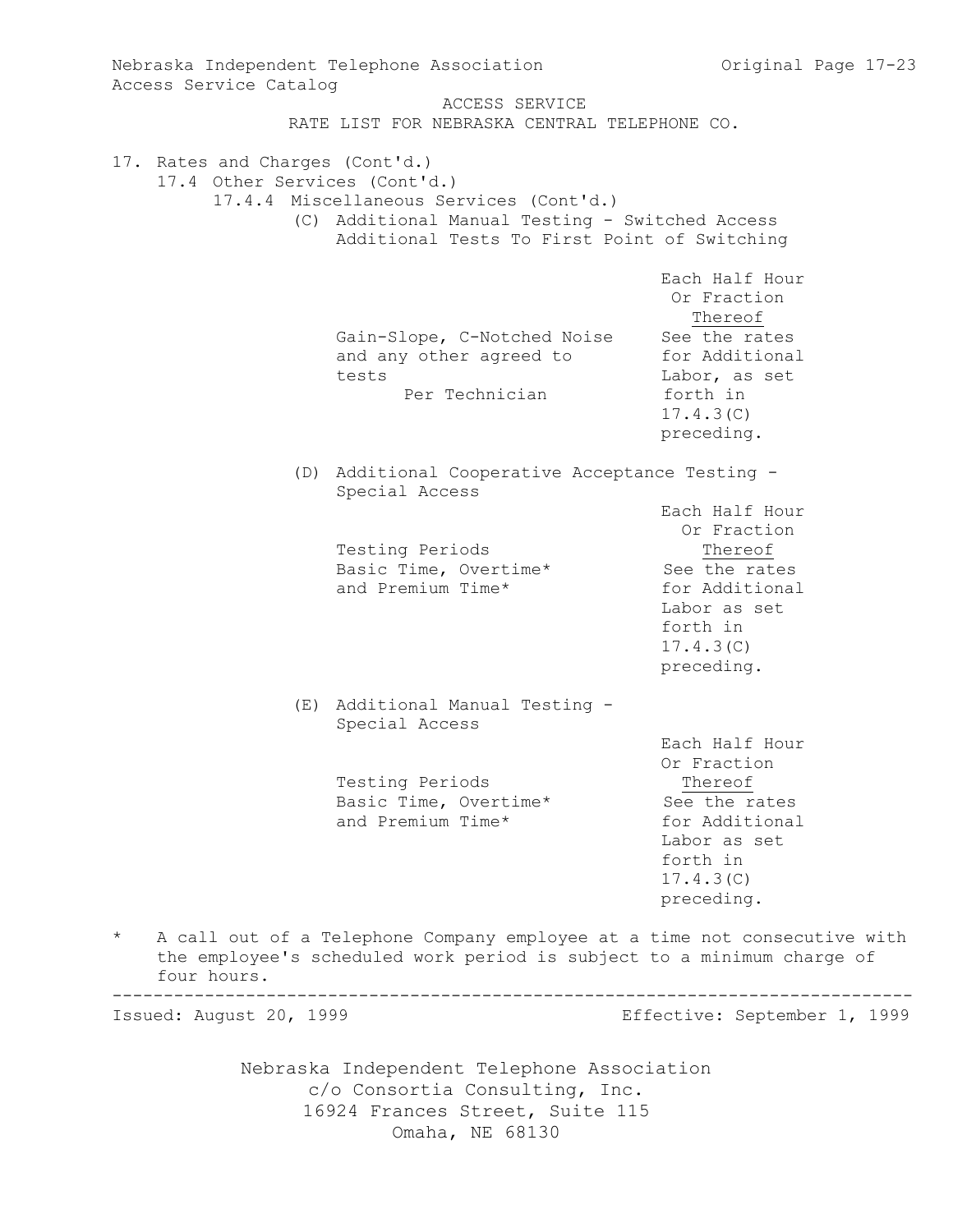Nebraska Independent Telephone Association and Chang Chiginal Page 17-24 Access Service Catalog

> ACCESS SERVICE RATE LIST FOR NEBRASKA CENTRAL TELEPHONE CO.

17. Rates and Charges (Cont'd.)

17.4 Other Services (Cont'd.)

17.4.4 Miscellaneous Services (Cont'd.)

(F) Maintenance of Service

| Maintenance of<br>Service Periods          | Each Half Hour<br>Or Fraction<br>Thereof                                               |
|--------------------------------------------|----------------------------------------------------------------------------------------|
| Basic Time, Overtime*<br>and Premium Time* | See the rates<br>for Additional<br>Labor as set<br>forth in<br>17.4.3(C)<br>preceding. |

(G) Reserved for future use.

(H) Reserved for future use.

(I) Reserved for future use.

\* A call out of a Telephone Company employee at a time not consecutive with the employee's scheduled work period is subject to a minimum charge of four hours.

------------------------------------------------------------------------------

Issued: August 20, 1999 Effective: September 1, 1999